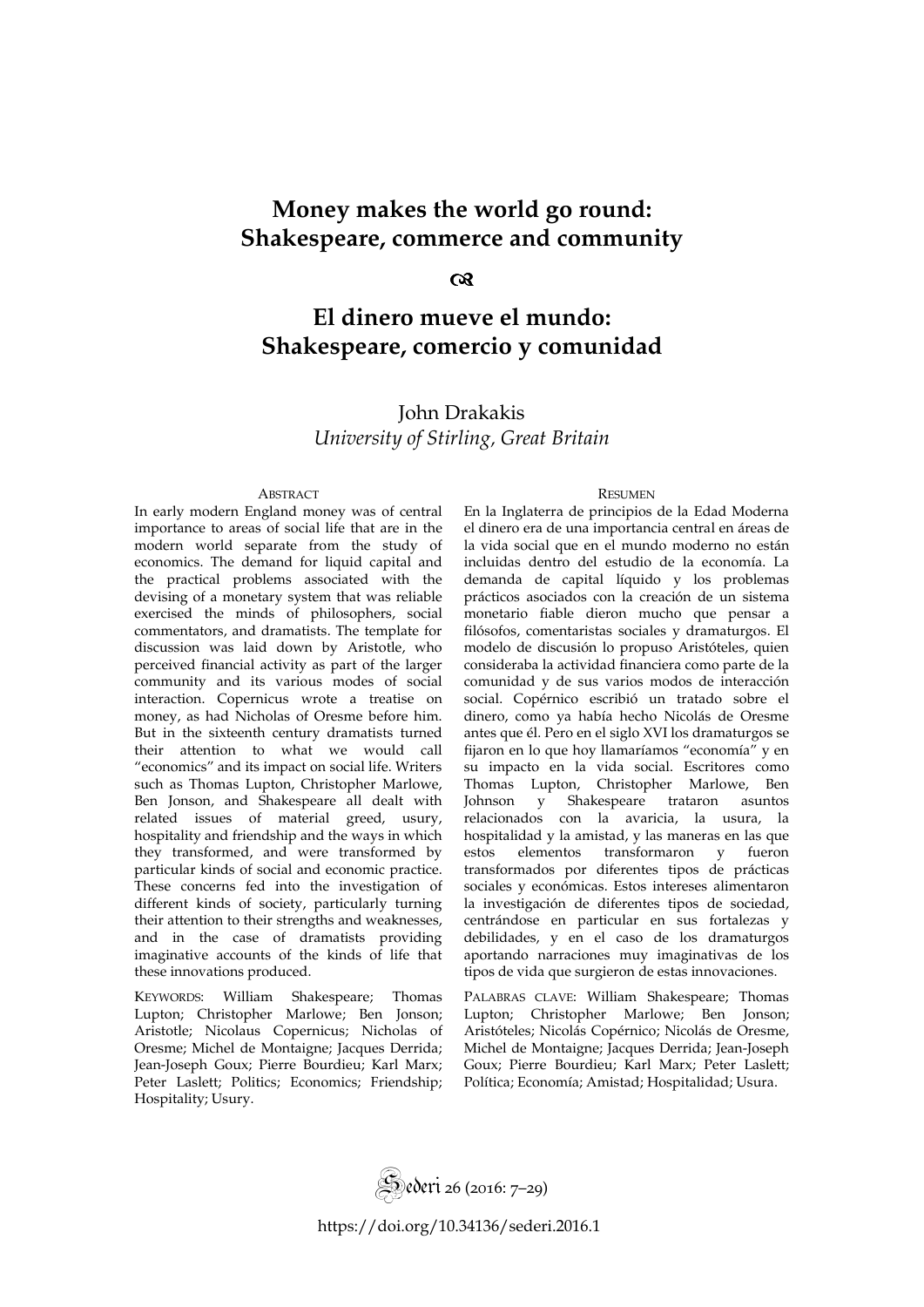#### **1. The importance of Money**

In an anecdote that Peter Laslett recounts in his book *The World We Have Lost — Further Explored* (1983) he relays, second-hand, the story of a late seventeenth century weaver, Jean Cocu, his wife and three daughters living in Beauvais in the parish of St. Etienne in 1693. The woman and three children (the youngest 9 years old) were all employed in spinning yarn, and the family consumed some 70 pounds of bread per week. At 0.5 sol per pound the family lived well, but as manufacturing crises increased and the price of bread increased sevenfold, by March 1694 the weaver and two of his daughters had died and only the wife and one daughter remained alive (Laslett 1983,127–28). At the root of the problem was money and the family's failure to generate enough income to buy commodities. We live in a secular world, and many of our economic practices are based on assumptions about the circulation of money that even at the end of the early-modern period, would have horrified theologians and philosophers.

In Aristotle's *The Politics*, that was published in translation in 1598, some clear distinctions are made between the acquisition of commodities necessary to run a household, and what we would now simply call "profit," and he links the latter to the development of a currency, and the growth of trade. He notes that as exchange becomes more systematic

men become more experienced at discovering where and how the greatest profits might be made out of the exchanges. That is why the technique of acquiring goods is held to be concerned primarily with coin, and to have the function of enabling one to see where a great deal of money may be procured (the technique does after all produce wealth *in the form of* money): and wealth is often regarded as being a large quantity of coin because coin is what the techniques of acquiring goods and trading are concerned with. (Aristotle 1992, 83)

Aristotle goes on to distinguish between a currency that is used to "procure the necessities of life," and one that is used simply to accumulate wealth, and he gives as an example, the tale of Midas (now translated in the twenty first century into an advertisement for the confectionary "Skittles"):

And it will often happen that a man with wealth in the form of coined money will not have enough to eat: and what a ridiculous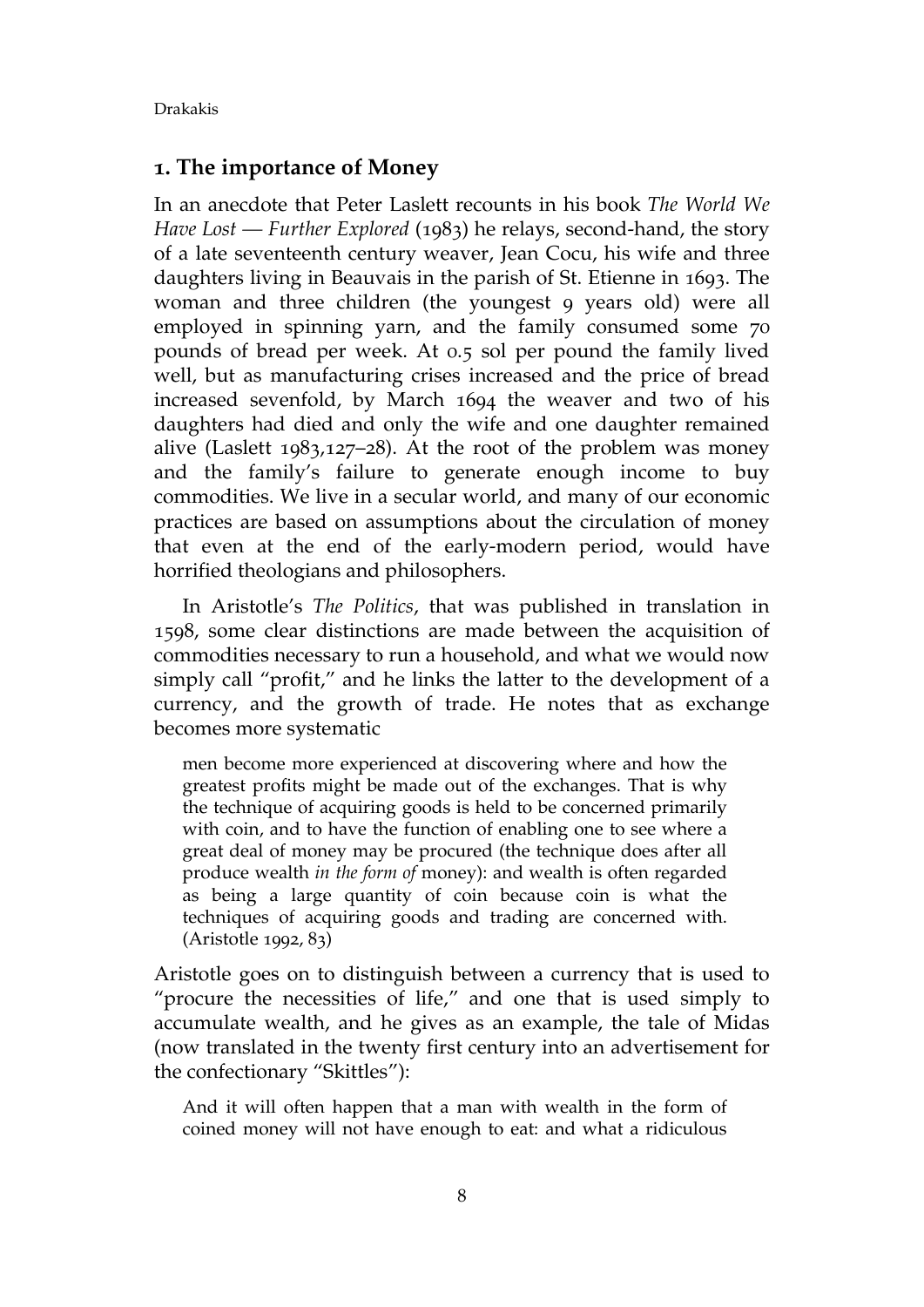

kind of wealth is that which even in abundance will not save you from dying with hunger! It is like the story told of Midas: because of the inordinate greed of his prayer everything that was set before him was turned to gold. (Aristotle 1992, 83)

He distinguishes between two kinds of "acquisition of goods," the one part of "nature" and linked directly with "household management," and another kind "that is associated with trade, which is not productive of goods in the full sense but only through their exchange" (Aristotle 1992, 84).

In the very next section, Aristotle goes on to define what we might call the "politics" of "household management." Laslett's anecdote concerns a weaver who was preoccupied with the "natural" acquisition of wealth, by generating enough money to feed his family at a time of the significant and prolonged rising of the price of bread. But the other form of acquisition (which includes the profit to be made from "trade" and that "depends upon exchange"

is justly regarded with disapproval since it arises not from nature but from men's gaining from each other. Very much disliked also is the practice of charging interest; and the dislike is fully justified, for the gain arises out of currency itself. Not as a product of that for which currency was provided. Currency was intended to be a means of exchange, whereas interest represents an increase in the currency itself. Hence its name *Tokos* [offspring] for each animal produces its like, and interest is currency born of currency. And so of all types of business this is the most contrary to nature. (Aristotle 1992, 87)

Implicit in this form of "domestic economy" is movement, the making convenient of the traversing of space that is designed primarily to sustain life, and as Pierre Vilar observes, in historical terms "money proper appeared late in the day, and did so on the periphery of the trading system of the ancient world and not within great empires. Trade created money rather than money trade" (Vilar 1976, 27).

In a modern secular society, the movement of goods and commodities, and the "creation" of markets, along with the economic rhetoric of "growth," is associated with a politics of globalisation and its discontents, but even by the end of the sixteenth century by which time trade had become both international and volatile, physical movement, and the material means (money) by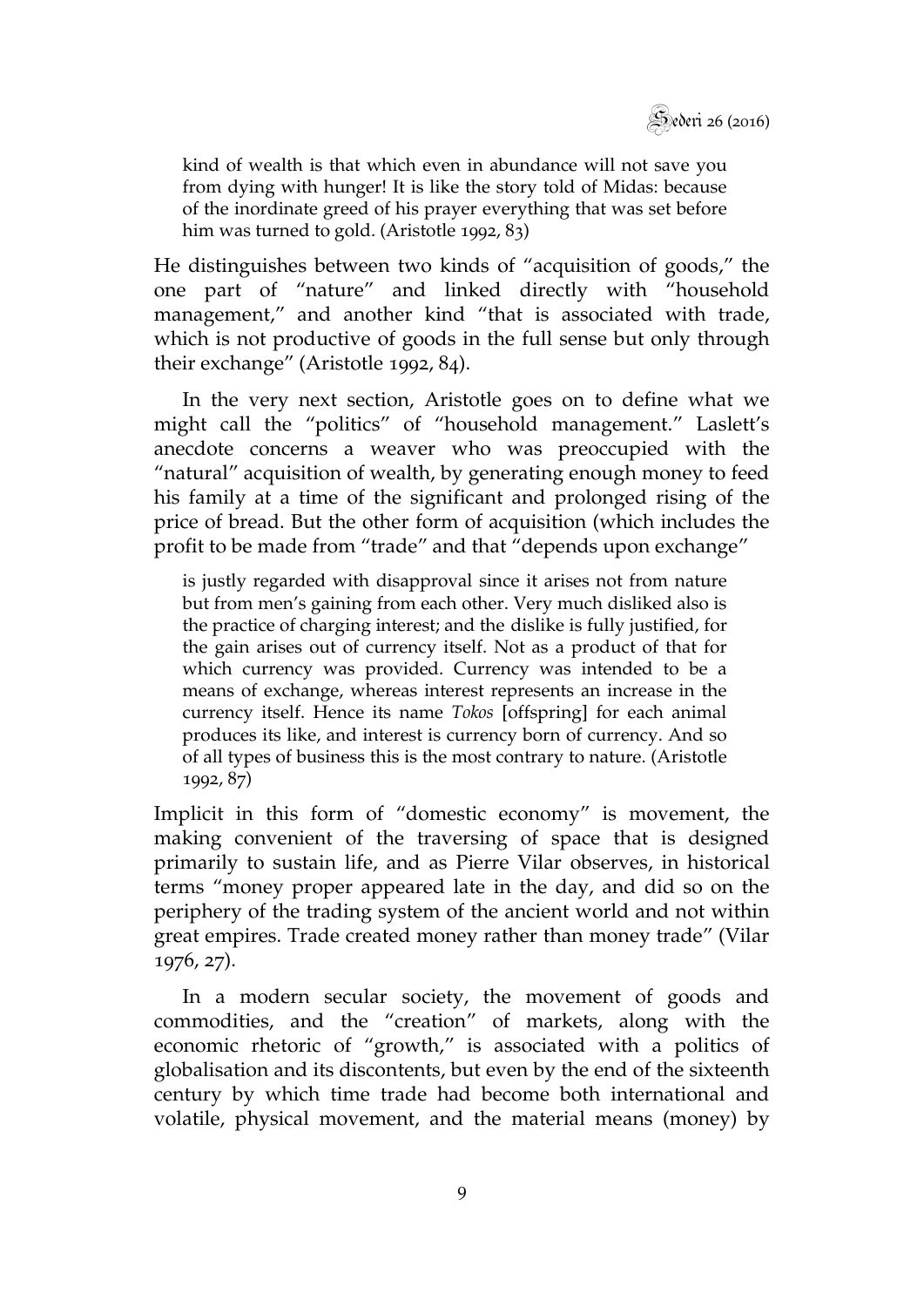which it was made possible, was still required to be seen within a larger metaphysical context. In this connection we may note the cases of two men: Nicholas Oresme (ca.1320–1382), a theologian who became canon of Rouen in November 1362, and dean in March 1364, and who, at the request of Charles V, translated Aristotle's *Ethics*, *Politics* and *Economics*, and who became Bishop of Lisieux in November 1377 (Oresme 1956, x). Oresme also formulated a theory of the earth's diurnal rotation and, according to A.C. Crombie, "in its treatment of the mixture of scientific, philosophical and theological issues involved it foreshadowed the controversial writings of Galileo" (Crombie 1969, 2.89). Oresme also wrote a treatise on money (*De Moneta* ca.1355). The second is Nicholas Copernicus (1473–1543), the late fifteenth and early sixteenth century theologian and astronomer, who in addition to writing on astronomy, also wrote a series of treatises on the subject of "money." Oresme's *De Moneta* shows the clear influence of Aristotle, including the history of money, emphasising both its "artificiality" *and* its instrumentality: "an instrument artificially invented for the easier exchange of natural riches," but also its utility in that it "is very useful to the civil community, and convenient, or rather, necessary, to the business of the state, as Aristotle proves in the fifth book of the *Ethics*" (Oresme 1956, 4–5). He then cites a couplet from Ovid's *Metamorphoses*, Book 1 in which an historical context is provided for the evolution and acquisition of "gold":

Not onely corne and other fruites, for sustenance and for store, Were now exacted of the Earth: but eft they gan to digge, And in the bowels of the ground unsaciably to rigge, For Riches coucht and hidden deepe, in places nere to Hell, The spurres and stirrers unto vice, and foes to doing well. Then hurtfull yron came abrode, then came forth yellow golde, More hurtfull then yron farre, then came forth battle bolde, That feights with bothe, and shakes his sword in cruell bloody hand. (Ovid 1965, 7)

The context is also a moral context, and it was commonplace by the end of the sixteenth century to locate an ambivalence at the heart of "Nature" that we would now identify as the very beginning of the transition from commodity exchange to the evolution of "capital" (Marx 1981, 3.473–74ff.). In Shakespeare's *Romeo and Juliet*, for example, Friar Lawrence observes that Nature's gifts are relative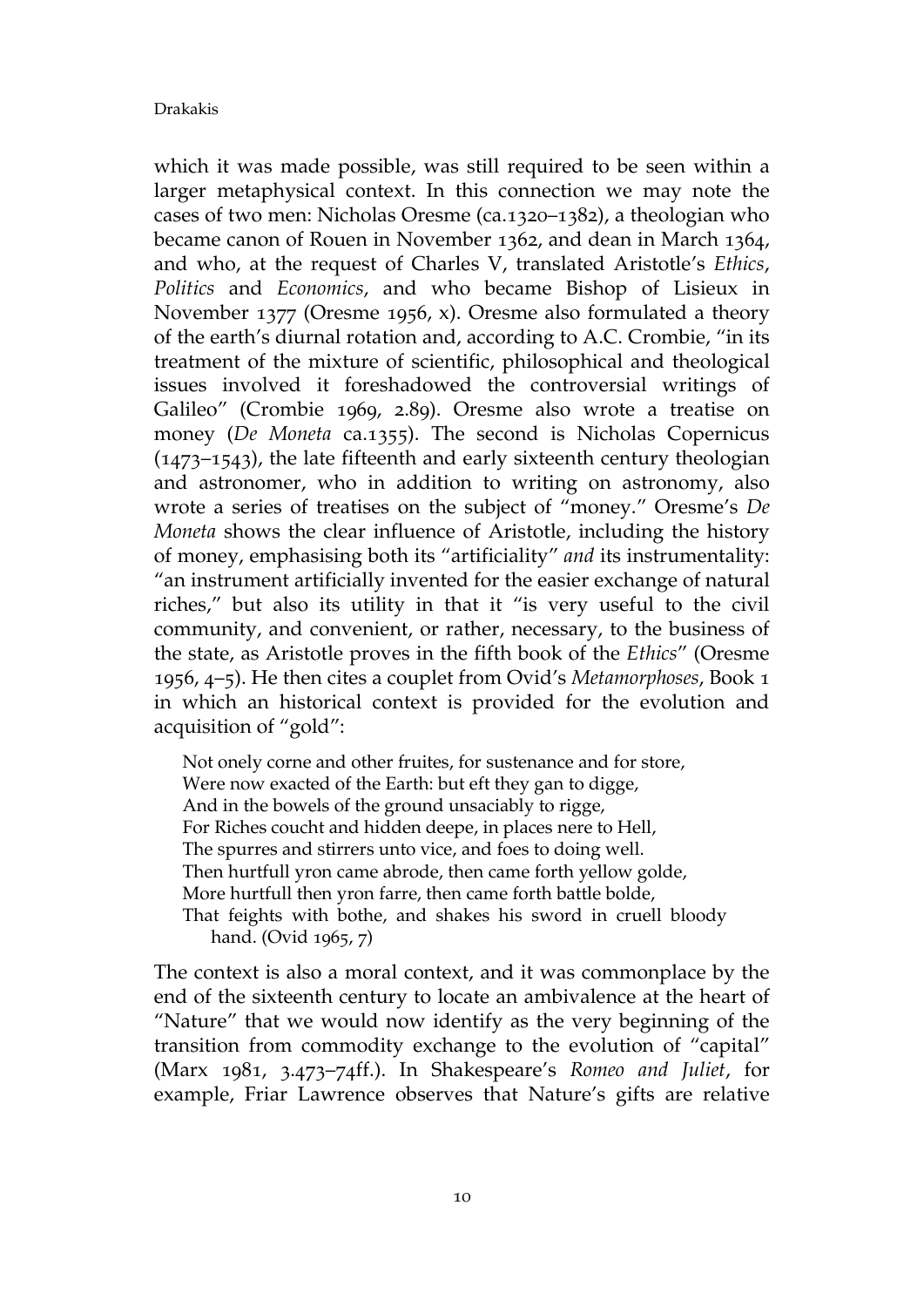rather than absolute, depending upon the human use to which they are put:

O, mickle is the powerful grace that lies In plants, herbs, stones and their true qualities, For naught so vile that on the earth doth live But to the earth some special good doth give, Nor ought so good but, strained from that fair use, Revolts from true birth, stumbling on abuse. Virtue itself turns vice being misapplied, And vice sometimes by action dignified. (*Romeo and Juliet* 2.3.11–18)

Oresme goes on to discuss the "material" of money, and in particular the practical usefulness of "coins," their value, and who authorises them. He resists the use of "alloy" to make gold coins more robust, concluding that "nor can it honestly be done, nor has it been done *in any well-governed community*" (Oresme 1956, 8). Moreover, while rulers could authorise the coining of money as the protectors of states, money itself belonged "to the community and to individuals" (Oresme 1956, 11). The treatise goes on to cover questions of the intrinsic value of coins, the consequences of what we would now call "devaluation," "reflation" and "inflation," but all this within a clear moral economy in which, *pace* Aristotle, "natural" processes should be allowed to yield "interest," but "it is monstrous and unnatural that an unfruitful thing should bear, that a thing specifically sterile, such as money, should be fruit and multiply of itself" (Oresme 1956, 25). What we would now call mechanisms of the "exchange rate" and the profit such exchange might produce, in other words "capital," was regarded as "worse than usury" (Oresme 1956, 27). The point is that any alterations in currency and in economic practice could result in a number of ways in an undue impoverishment of the community through forms of alienation and exclusion. Oresme takes up Aristotle's abiding image of the state as a "body" when he says that:

As, therefore, the body is disordered when the humours flow too freely into one member of it, so that the member is often thus inflamed and overgrown while the others are withered and shrunken and the body's due proportions are destroyed and its life shortened; so also in a commonwealth or kingdom when riches are unduly attracted by one part of it. For a commonwealth or kingdom whose princes, as compared, with their subjects, increase beyond measure in wealth, power and position, is as it were a monster, like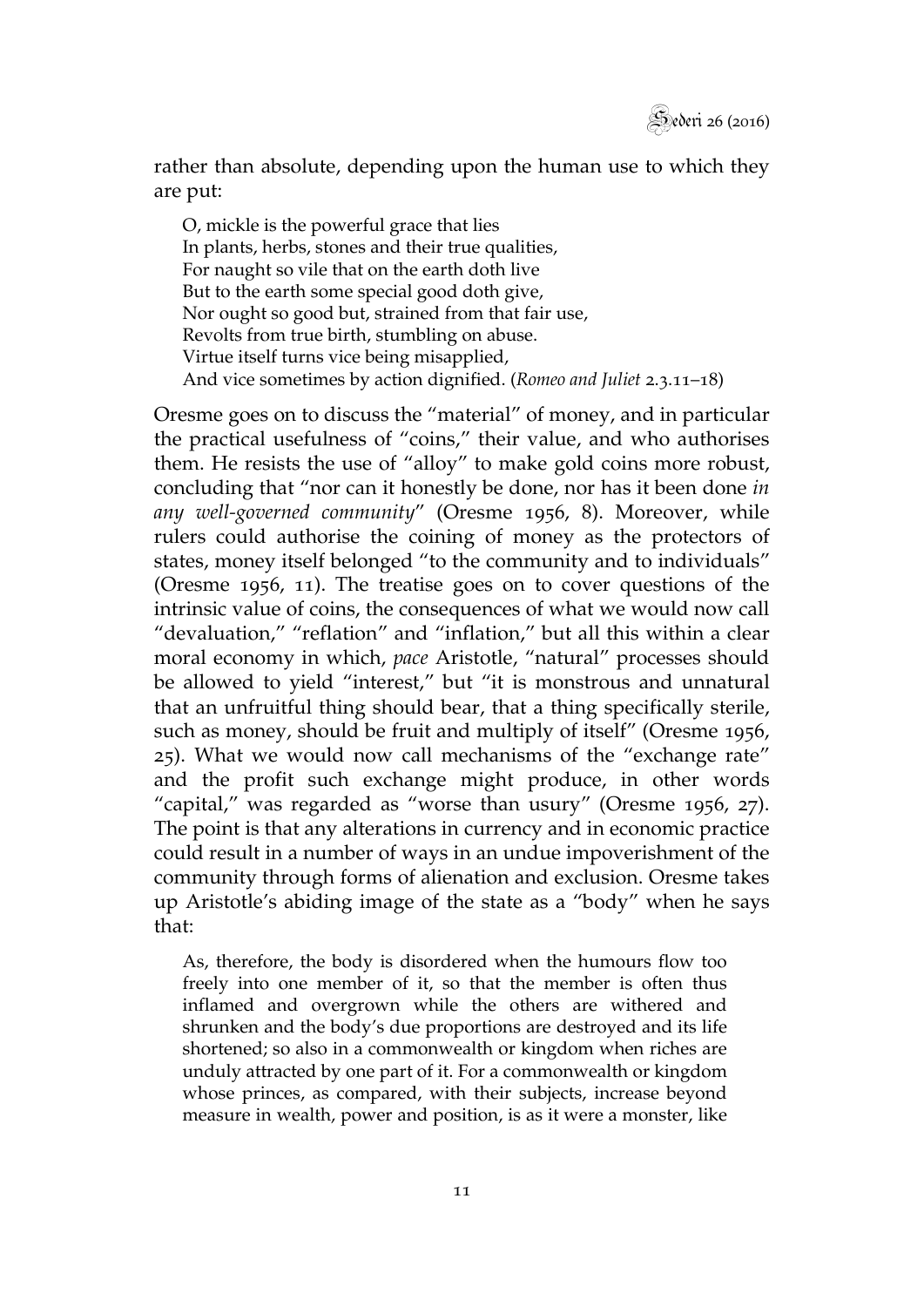a man whose head is so large and heavy that the rest of his body is too weak to support it. (Aristotle 1992, 44)

Copernicus begins his discussion of money by enumerating four "scourges" that "debilitate kingdoms, principalities, and republics," and they are: "dissention, mortality, barren soil, and debasement of the currency." He notes that the first three are obvious, but "the fourth, which concerns money, is taken into account by few persons and only the most perspicacious. For it undermines states. Not by a single attack all at once, but gradually and in a certain covert manner" (Copernicus 1985, 176). For Copernicus "money is, as it were, a common measure of values," but devaluation could occur as a result of debasing coinage, and that would lead to the ending both of "imports and foreign trade," and will prevent merchants from buying "foreign merchandise in foreign lands with the same money" (Copernicus 1985, 190–91). He argues that "sound money" benefits "not only the state but also themselves [merchants] and every class of people" (Copernicus 1985, 191). Copernicus's point is that the entire social order and interaction with the wider world through trade and commerce, rests upon "sound money." That soundness depended upon "intrinsic" value where "value" itself was fully represented in the coinage, and the substances from which coins were made. As Marc Shell has pointed out, what began as a direct correlation between "face value (intellectual currency) and substantial value (material currency)" gradually became eroded as the process of symbolisation accelerated (Shell 1982, 1). It would not be difficult to chart the shift from the "just price" of a commodity to the concept of "market value" that would move exchange further away from what was assumed to be a relation of equivalence. But Shell's argument offers a more subtle distinction that depends upon the very process of symbolisation that brought an instrument of exchange, money, *directly* into contact with the organisation of language itself:

Money, which refers to a system of tropes, is also an "internal" participant in the logical or semiological organisation of language, which itself refers to a system of tropes. Whether or not a writer mentioned money or was aware of its potentially subversive role in his thinking, the new forms of metaphorization or exchanges of meaning that accompanied the new forms of economic symbolisation and production were changing the meaning of meaning. (Shell 1982, 3–4)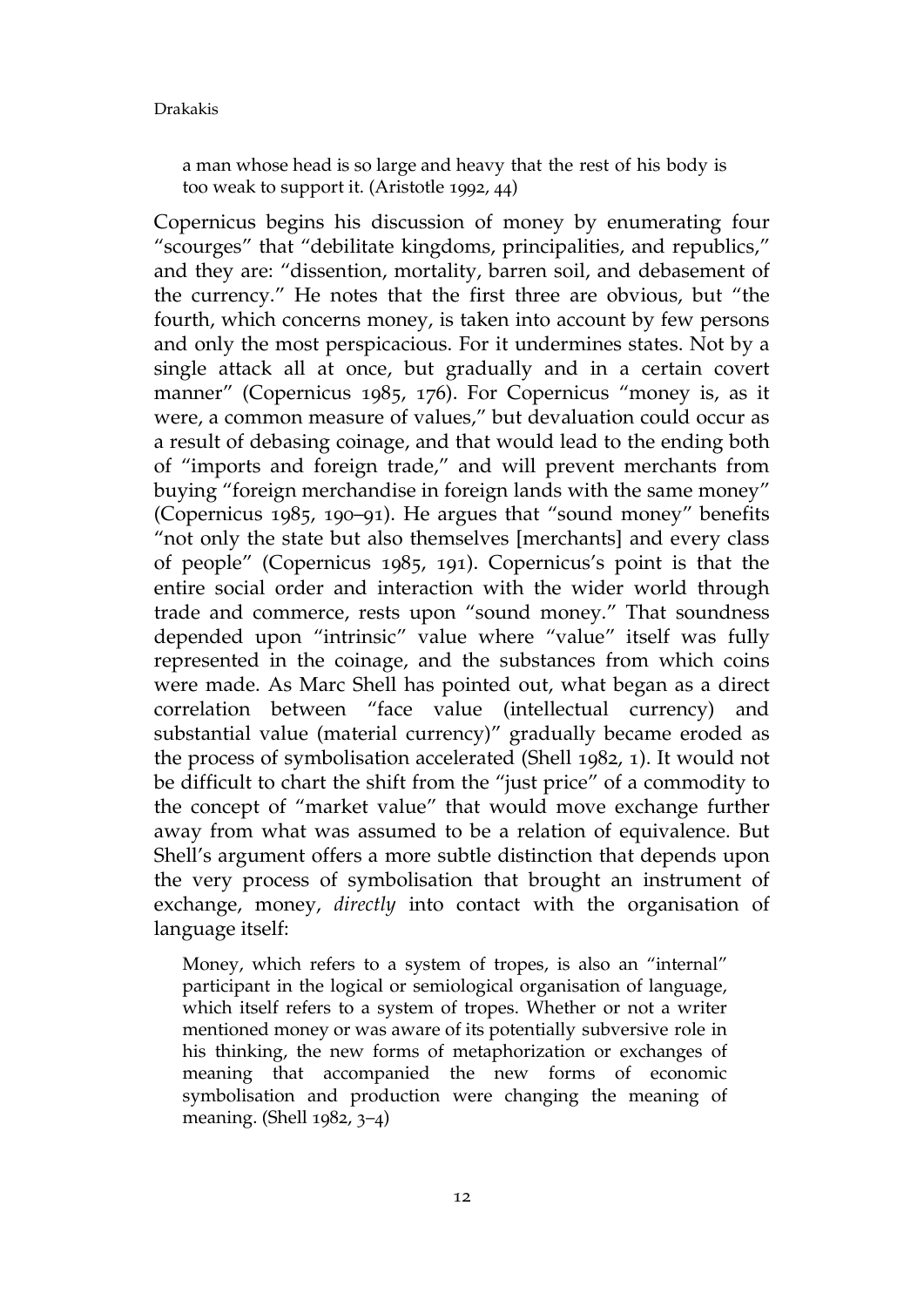Sederi 26 (2016)

We would not need to look beyond the commercialisation of Higher Education in the Western world for a modern example of this process and its capacity to radically transform discourses, professional practices and lives.

## **2. From money to morality**

In *The Ethics* Aristotle is clear about the link between money and "liberality." Under the headings of "Other Moral Virtues" and "Liberality: the right attitude towards money," he notes that it is "more the mark of the liberal man to give to the right people than to receive from the right people, or not to receive from the wrong people; because virtue consists more in doing good than in receiving it, and more in doing fine actions than in refraining from disgraceful ones." There is no denying the "usefulness" of money, but Aristotle notes that "things that have a use can be used both well and badly" (Aristotle 1977, 143). These will be crucial distinctions, and will extend to the notion of "friendship," whether in the Venice of Shakespeare's *The Merchant of Venice* and *Othello*, or in the Greece of *Timon of Athens*.

The combination of an Aristotelian account of money and human psychology augmented with the Christian parable of "Dives and Lazarus," (St. Luke 16: 19–31) is what informs Thomas Lupton's moral interlude *All for Money* (1577). The Prologue begins with the quasi-Aristotelian question: "What good gift of God but may be misused?" (Lupton 1969, 421). It proceeds from there to offer a dynamic genealogy of interactive abstractions. The trio of Theology, Science and Art set the scene, followed by a declension beginning with Money, and followed by Adulation, Pleasure, Mischievous Help, Sin, Damnation, and finally, Satan who is attended by the specific sins of Gluttony and Pride. Some of these categories are further subdivided into Learning-With Money, Learning-Without-Money and Neither-Money-Nor-Learning. At the root of all this activity is Money who is so busy coping with the acquisitive energy that he provokes, that he is forced to enlist the help of Sin:

I was never so weary since the hour I was born! There is none at all but do crave me, even and morn. I never rest, night nor day. I am ever busy when everyone doth play.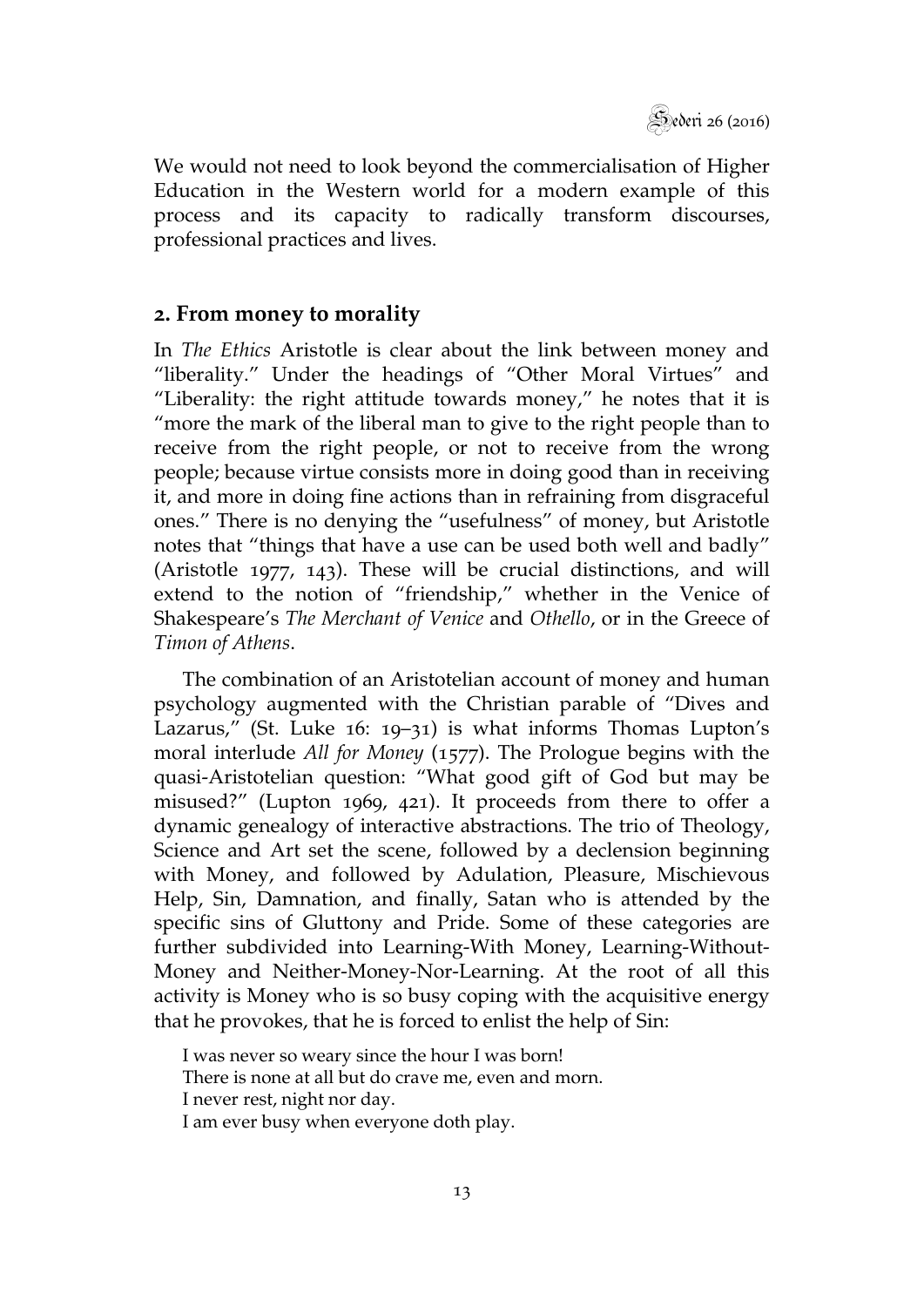Few blind matters but I must be at their daying; If I speak the word it is done without praying. Since I was here last, I swear by this light, I have made many a crooked matter straight. (*All for Money* 810–17)

In his book *Symbolic Economies after Marx and Freud* (1990), Jean-Joseph Goux identifies some of these basic connections historically as features of what he calls "the ancient mode of production" that manifested itself in the Hellenic Age:

The solidarity of money and the deity, which we can logically interpret with the dialectical genesis of social exchanges by which *money* becomes the universal equivalent of commodities and *God* the universal equivalent of subjects — with the same value of unification and transcendence attributed to both — will continue to be manifest in the Hellenic age. (Goux 1990, 91)

In a Christian moral economy the accumulation of wealth and the criminality that it generates, the resultant social tensions, the acceleration of international trade, and the renewed emphasis upon the symbolic significance of "money" as a commodity in itself, existed side-by-side, and were beginning to destabilise society at every level. Lupton's moral interlude demonstrates, through a series of conceptually differentiated abstractions, the destructive consequences of the convergence of "tangible forms of writing, aesthetic production, social organisation of space" and also "forms of knowledge and consciousness." It exposes "the *economic* mode of symbolising which obtains in material exchanges and in relations of production linking social subjects, that is, the mode of *exchange* in the sense inclusive of interaction" (Goux 1990, 88). We might, perhaps, express Lupton's achievement as an inversion of tradition as "realised morality," of what Pierre Bourdieu identifies from an ethnographical point of view as:

The reconciliation of subjective demand and objective (i.e. collective) necessity which grounds the *belief* of a whole group in what the group believes, i.e. in the group: a reflexive return to the principles of the operations of objectification, practises and discourses, is prevented by the very reinforcement which these productions continuously draw from a world of objectifications produced in accordance with the same subjective principles. (Bourdieu 1987, 164)

What "Money" disrupts is precisely what holds the subjective and the objective world together, elements and "taxonomies" that are the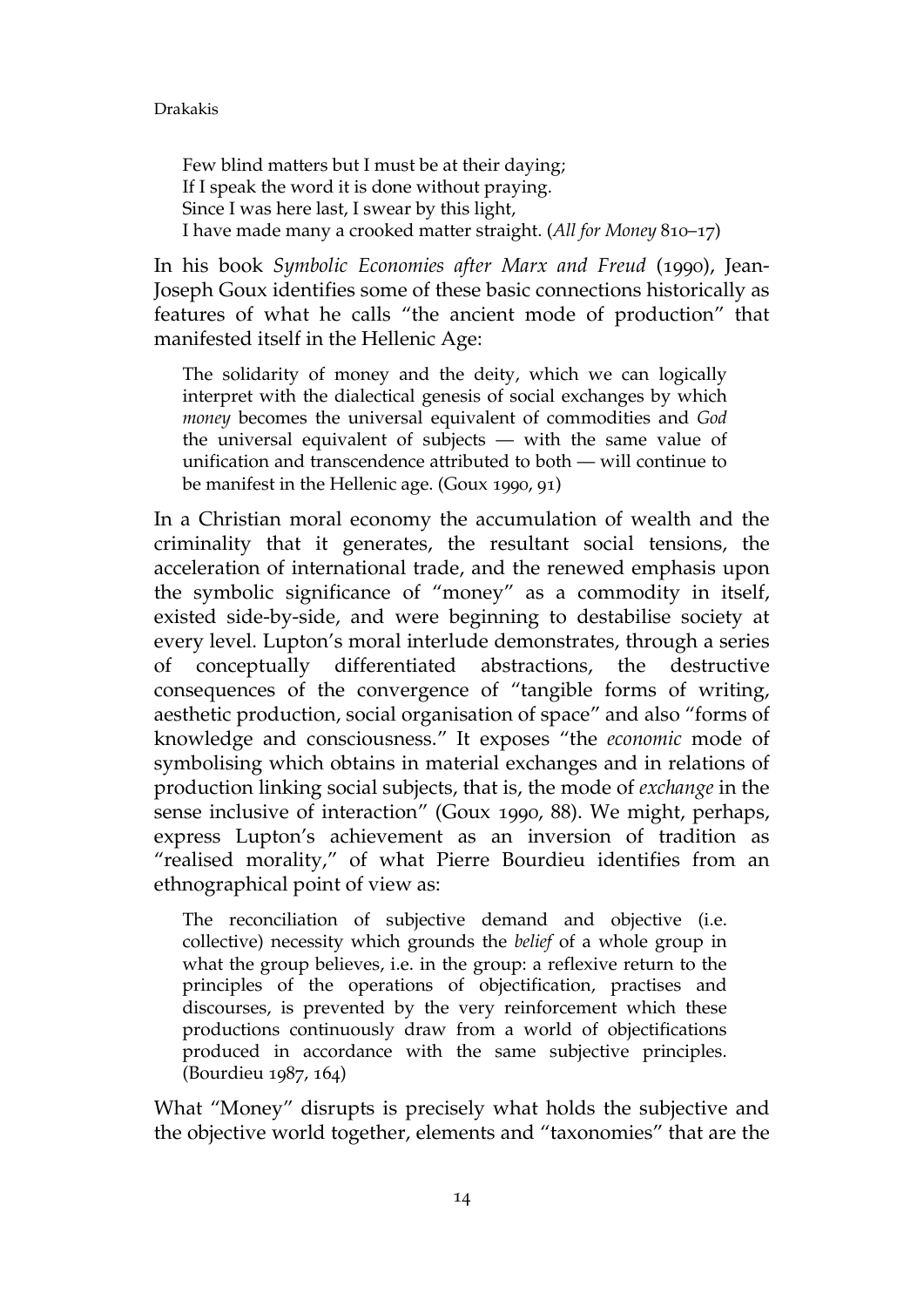

"misrecognizable" representations of "the real divisions of the social order," but that "contribute to the reproduction of that order by producing objectively orchestrated practices adjusted to those divisions" (Bourdieu 1987, 163). In this context the "Dives and Lazarus" parable hinges upon a double *refusal* of "exchange" expressed here as "charity," and that occludes a constitutive social division, manifest in Dives' initial refusal to offer help to the beggar Lazarus, and secondly by the consequential proscription that prevents Lazarus from offering succour, from his place after death in Abraham's bosom, to Dives languishing in the fires of Hell:

23. And being in hell in torments, when he had lifted up his eyes, he seeth Abraham afarre off, and Lazarus in his bosome:

24. And he cried, and saide, father Abraham, haue mercie on me, and send Lazarus, that he may dip the tip of his finger in water, and coole my tongue, for I am tormented in this flame.

25. But Abraham saide, Sonne, remember that thou in thy life time receivedst thy pleasure, and like wise Lazarus paines, but now he is comforted, and thou art tormented. (Luke 16:19–31 [Bible 1595, 483])

The "orchestrated practice" that Dives violates is a refusal to act charitably in the interests of someone less fortunate than himself. But more than that, it fails to acknowledge that the material world is transitory, and that an adjustment to its earthly inequalities will be made in another life and according to a principle of divine "justice."

Lupton's moral interlude acknowledges this fundamental sense of "divine justice," but focuses more directly on a demystification of those "misrecognizable" elements of the social order that "money" has now replaced. A natural order, predicated upon a recognition of social hierarchy, is replaced by a *primum mobile* that in purely Aristotelian terms is "sterile." In Marlowe's *The Jew of Malta* it is "The wind that bloweth all the world besides,|Desire of gold" (3.5.3–4) and it is geographically located in "the Western Ind."

Lupton's play is concerned to uphold a morality under threat, whereas in *The Jew of Malta* Marlowe advances a "new" psychology that is also an exercise in political theory. While the Jew Barabas is concerned to accumulate wealth, he is initially more subtle in the way in which he links his "authority" to Machiavellian "policy":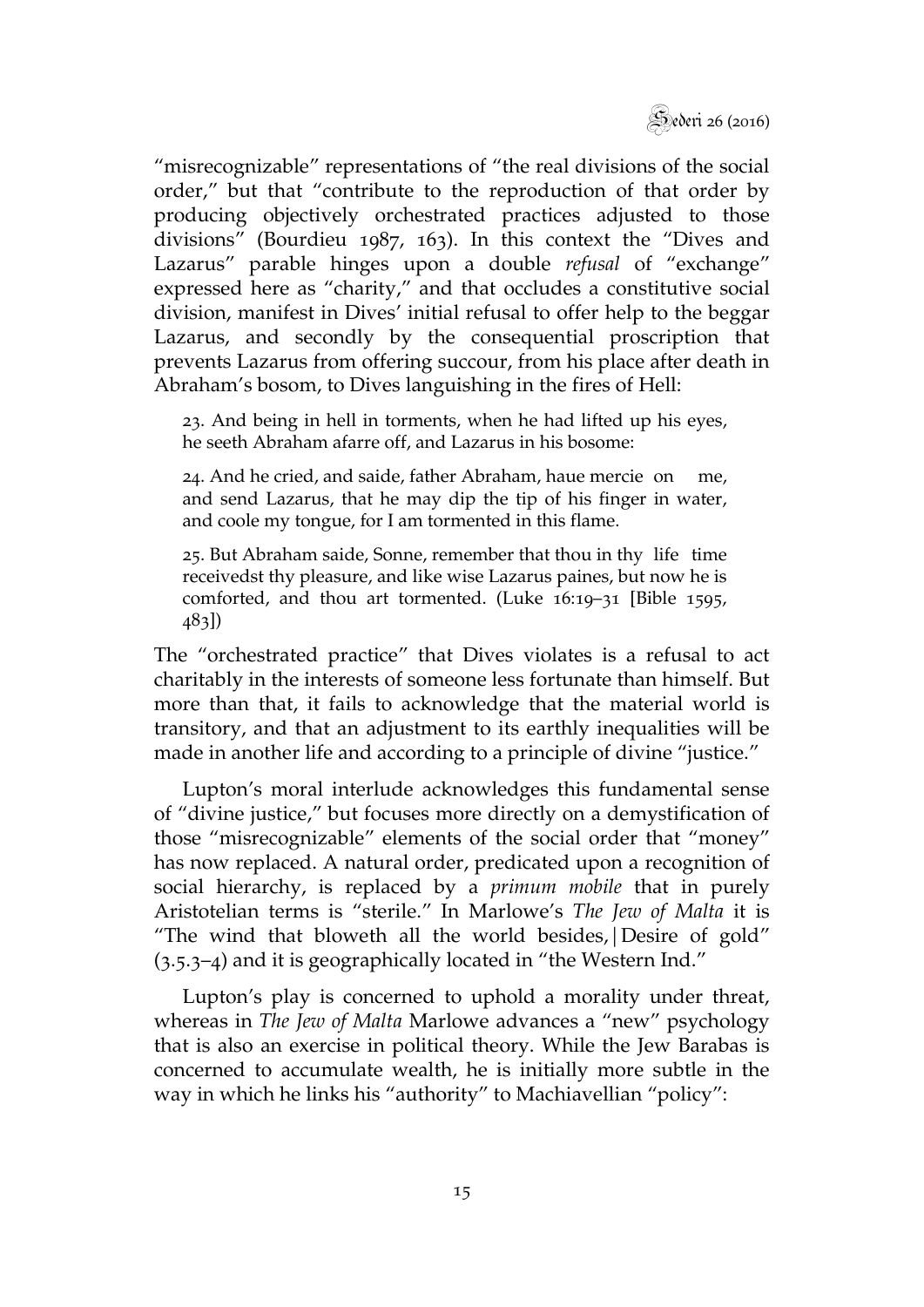And since by wrong thou got'st authority, Maintain it bravely by firm policy, At least unprofitably lose it not: For he that liveth in authority And neither gets him friends, nor fills his bags, Lives like the ass that Aesop speaketh of, That labours with a load of bread and wine, And leaves it off to snap at thistle tops. (*The Jew of Malta* 5.2.35–42)

Lupton's interlude exposes the moral and economic workings of the engine-house of a society substantially given over to the pursuit of mammon. It exposes the dual nature of "money" within a moral economy, but it is critical from a moral and ethical (quasi-Aristotelian) standpoint of the danger of committing to an object that is derived from "nature" but that can assume an independent identity and has the capacity to pervert nature's purposes. Marlowe's play identifies and isolates a source of wealth generation, Barabas, the Jew, but he also lays bare a political philosophy that claims to be universal, in that its methods affect Jew and Christian alike. Unlike Dives, who will never be lodged in Abraham's bosom, Barabas will violate all social protocols and obligations, including those of his family, to protect his accumulated wealth, while at the same time dismissing the Christian faith in an afterlife. The double irony of the play is that the Christian Ferneze (who is left in control at the end) uses the same Machiavellian practices to undermine Barabas in order to acquire power and authority and to justify his duplicity. Moreover, Marlowe's "characters" are not abstractions, although we can still detect a set of stereotypes beneath the surface of the drama. The exotic setting of the play in Malta, a geographical location at the centre of international trade, represents a "community" embedded in an international politics that manifests itself in the quasi-religious conflict between Christian and Ottoman Turk. But in the conflict between "Damned Christian dogs, and Turkish infidels" (5.5.85–86) it is the demonised "Jew" onto whom the burden of the play's Machiavellian politics is displaced. The fate of Calymath is the consequence of "A Jew's courtesy;|For he that did by treason work our fall By treason hath delivered thee to us" (5.5.107–10). The abstractions of Lupton find themselves transported in Marlowe and in Shakespeare into a recognisable "reality" in which an "afterlife" is reconfigured as an historical "future."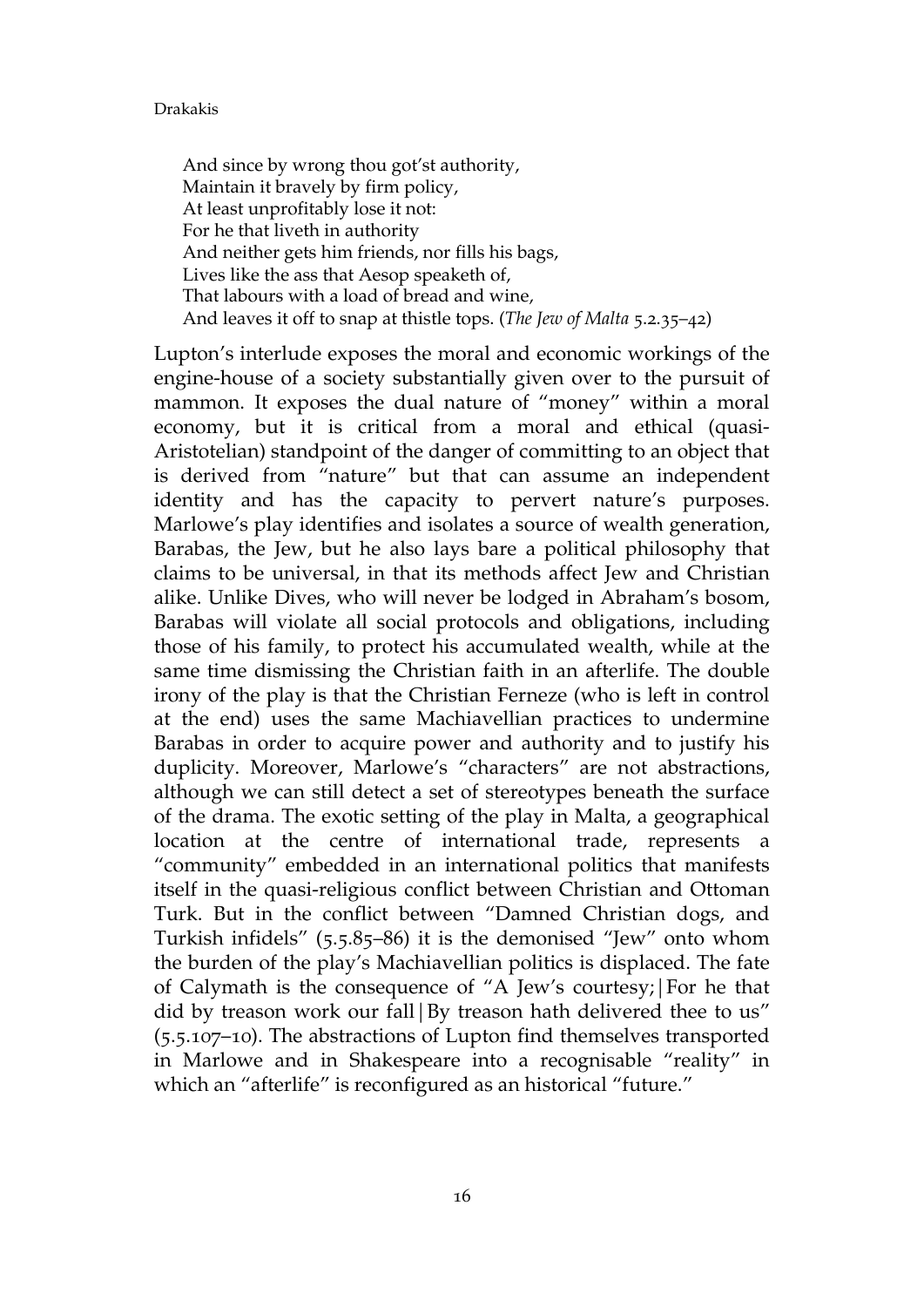

One more issue needs to be taken into consideration here, and this is connected at one extreme to the practical question noted by Oresme and Copernicus of maintaining the intrinsic value of currency: the "abuse of counterfeiting, clipping and tampering with money" that "has not stopped to this very day" (Copernicus 1985, 188–89) with its ramifications for trading practice. At the other extreme, quantitative, or "economic exchange value" that was the basis upon which "the sequential logic of value forms could be reconstructed almost axiomatically," as Jean-Joseph Goux puts it, "also provided a scheme for the constitution of qualitative values." In other words, the differential mechanisms whereby *economic* value was established, could be extended to those areas of "culture" that were not, strictly speaking "economic" (Goux 1990, 3).

One obvious example might be Shakespeare's *Troilus and Cressida* (ca.1602) where the question of "value" determines the progress of the war between Greece and Troy. In Act 2 scene 2 the Trojan camp debate the "value" of Helen, and Hector asserts that "she is not worth what she doth cost|The holding"; this prompts a question from the high-minded Troilus: "What's aught but as 'tis valued?" (2.2.51–52) Hector challenges Troilus's relativism in the following manner:

But value dwells not in particular will; It holds his estimate and dignity As well wherein 'tis precious of itself As in the prizer. 'Tis mad idolatry To make the service greater than the god; And the will dotes that is inclinable To what infectiously itself affects, Without some image of th'affected merit. (*Troilus and Cressida* 2.2.53–60)

Paris, the abductor of Helen wishes to transform the act of abduction by revaluing his act: "I would have the soil of her fair rape | Wiped off in honourable keeping her" (2.2.148–49). Hector, for his part, views Paris's "reasons" as "the hot passion of distempered blood" (169), and proceeds to invoke "a law in each well-ordered nation|To curb those raging appetites that are|Most disobedient and refractory" (2.2.180–82). In the scene immediately following a third valuation of the war is proposed, this time by the scabrous Thersites: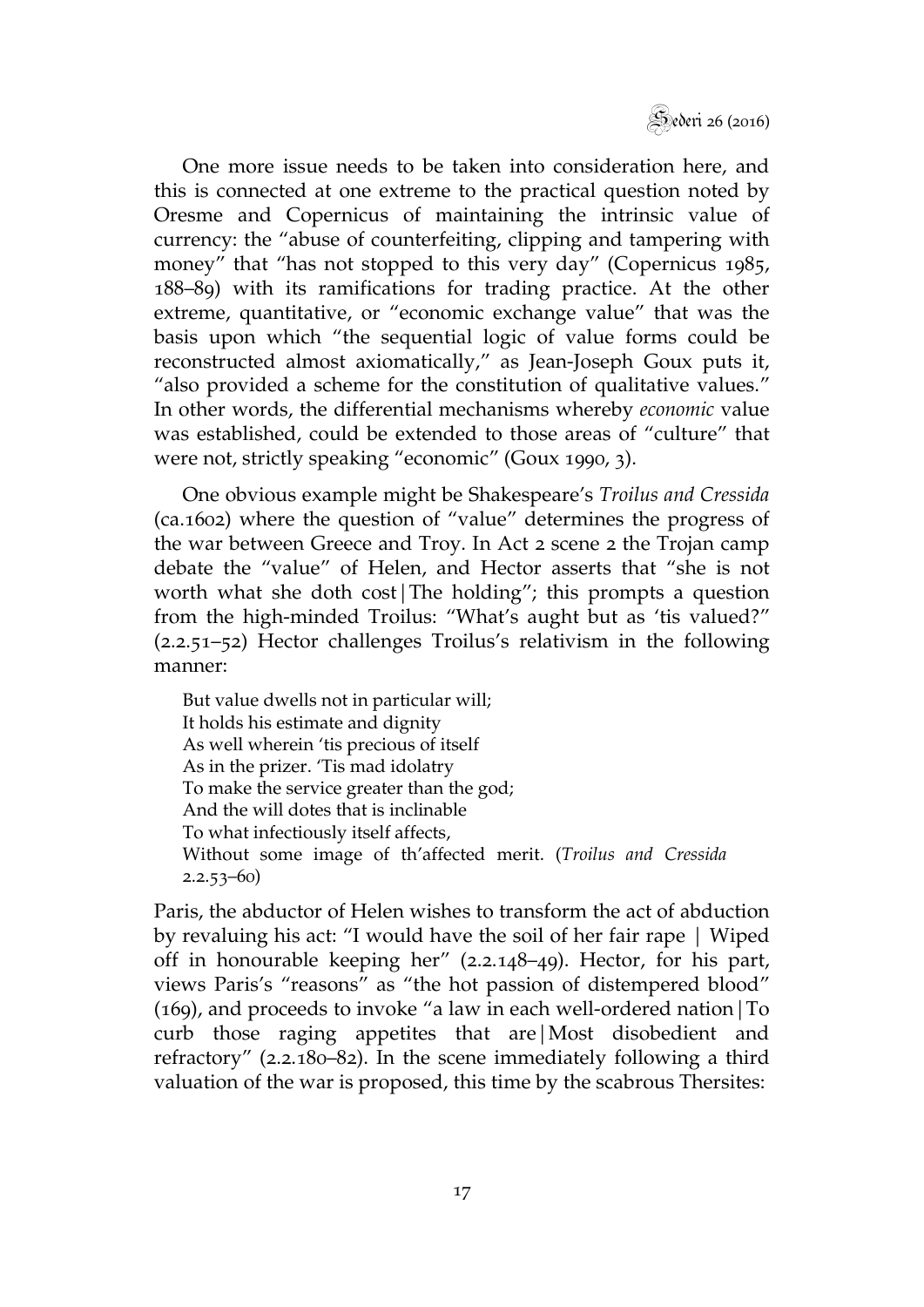After this, the vengeance on the whole camp! Or rather, the Neapolitan bone-ache! For that, methinks, is the curse dependent on those that war for a placket. (*Troilus and Cressida* 2.3.16–19)

The persistent "valuation"/devaluation/revaluation of Helen reduces everything to the contingent practices of an a-historic present embedded at the heart of an "historic" event. To this extent, the gradual emptying of all value in the breaking of vows, leading to the discrepancy between referent and object, renders meaning itself ineffectual, with the result that at the level of form the play can have no teleological objective, or indeed, no "ending." At one extreme quasi-monetary worth, or Helen as "commodity," and at the other the abstract values of "chivalry," with all the gradations between, culminates in the venal and venereal perspective of Pandarus, the trader in human pulchritude whose only bequest to his audience is "diseases."

## **3. Shakespeare's Venetian Plays**

The distance from Thomas Lupton's *All For Money* to Shakespeare's two Venetian plays is substantial. Venice is not an abstraction but a fully functioning republic, noted for what we would now call its "multiculturalism." It was also noted for its mercantile activity, whose complexity is outlined from an "English" perspective in *The Merchant of Venice* (1597), and for its controversial acceptance of "strangers," that is also the subject of *Othello* (1604). I have suggested elsewhere that these plays offer a "reading" of Venice rather than a realist representation of its institutions. Indeed, if you will permit me the vanity of quoting myself, I have argued that the ethnic variety of Venice, its comparative economic freedoms, and its alleged sexual permissiveness, "entered the Elizabethan (and early Jacobean) popular imagination and were interpreted according to the demands of an ideology struggling to contain its own social, political and economic contradictions" (Drakakis 2010, 6). The anchoring anxiety that lies behind both plays derives from the problems emanating from money as a means of exchange, but also as a signifier of embryonic capital, and embedded in a series of social practices that involve questions of identity, institutions such as marriage, and issues of power, authority and legitimacy that are central to the ways in which a community defines itself. The "reality" of Venice has been the subject of comments from historians, who have noted that by the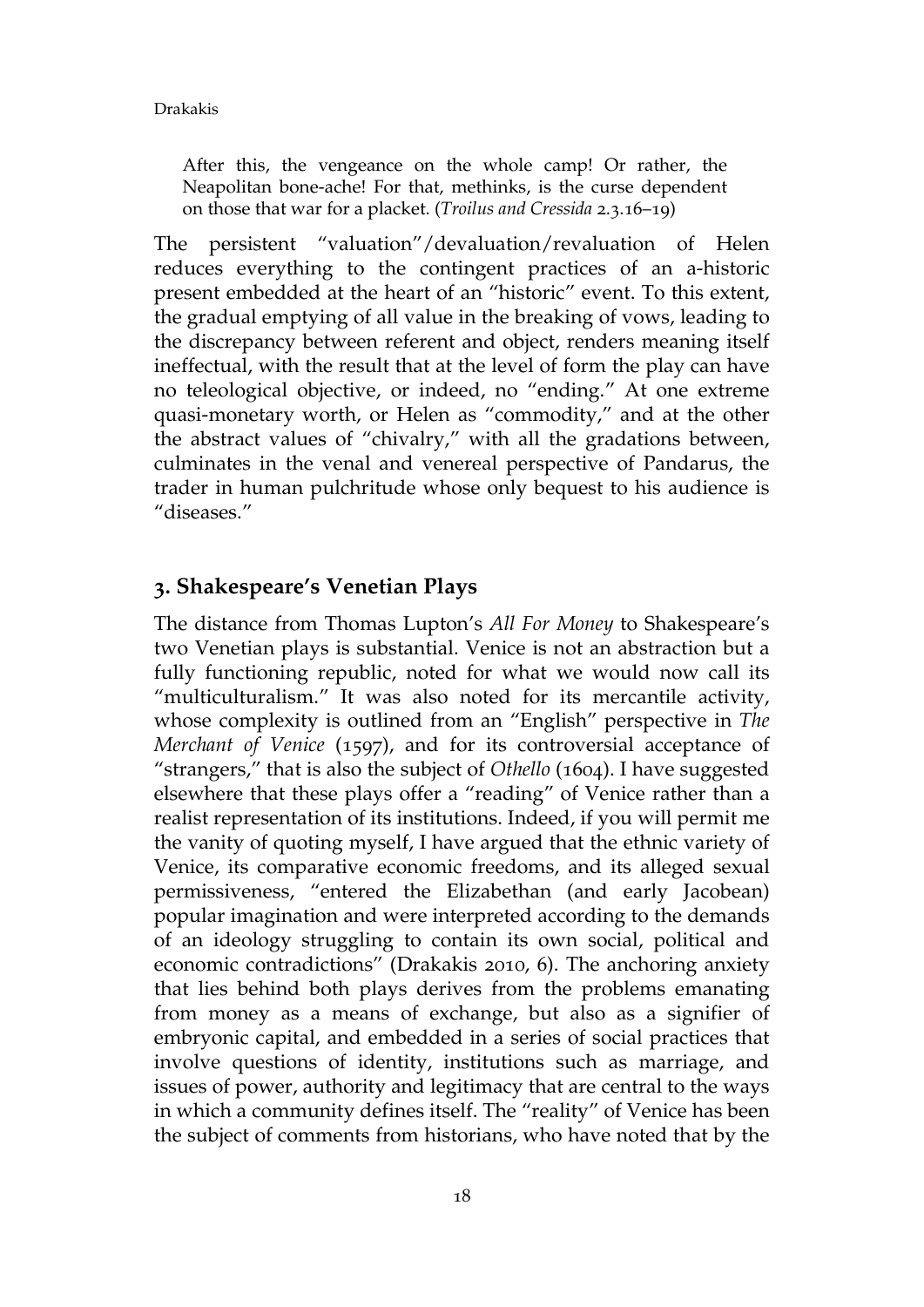

end of the sixteenth century its international status as a centre of Mediterranean trade was under considerable threat and during the first three decades of the seventeenth century it declined (Wallerstein 1974, 215–21). But possibly in the wake of the performance of Shakespeare's *The Merchant of Venice* in 1597, and its subsequent appearance in print in 1600, Lewis Lewkenor's translation of Gasparo Contarini's *The Commonwealth and Government of Venice* (1599), provided considerable information on the workings of a successful "republic," and in particular noted its reception of "strangers." If Marlowe's *The Jew of Malta* could project the Machiavellian underbelly of economic, and political activity onto the figure of the Jew, then Shakespeare, in dialogue with Marlowe could increase the complexity of the relationship between an "outsider" such as Shylock, and a Christian merchant such as Antonio, both of whom are embedded antagonistically in a community that emphasised values very different from those of Sir Thomas Smith's *De Republica Anglorum* (1572), but which shared in some measure what Jean-Joseph Goux, in a much larger context, would call the "paterialist" values that Shakespeare ascribes to the Venice of both plays. We might perhaps dwell on Goux's definition for a moment, since it may help us to understand a little more clearly, these plays' paternalism, and their *sexual* content, as well as their dramatic form. Goux returns to Aristotle, and to the claim that "in Aristotle the opposition between *form* and *matter* is of sexual extraction," and that both Plato and Aristotle aligned themselves "with an enduring metaphorical archaeology" that operated in the following way:

If (paternal) form is invariant, (maternal) matter is the changing and relative receptacle that possesses no determinacy or consistency apart from the imprint of this ideal form. When value, or the idea, unfurls its possibilities in the hegemony of the general equivalent, not only the possibilities of idealism but also those of paterialism are deployed — even if the latter becomes increasingly abstract and difficult to discern. (Goux 1990, 213–17)

The difficulties are multiplied when "money" is separated from its intrinsic (and "idealistic") value, and threatens to become a freefloating signifier, that both substitutes for the object of exchange, and assumes a generating power of its own, and that we are familiar with under the name of "capital." At the centre of this transformation is the practice of usury that denotes a quasicapitalistic form of economic exchange, that has the capacity to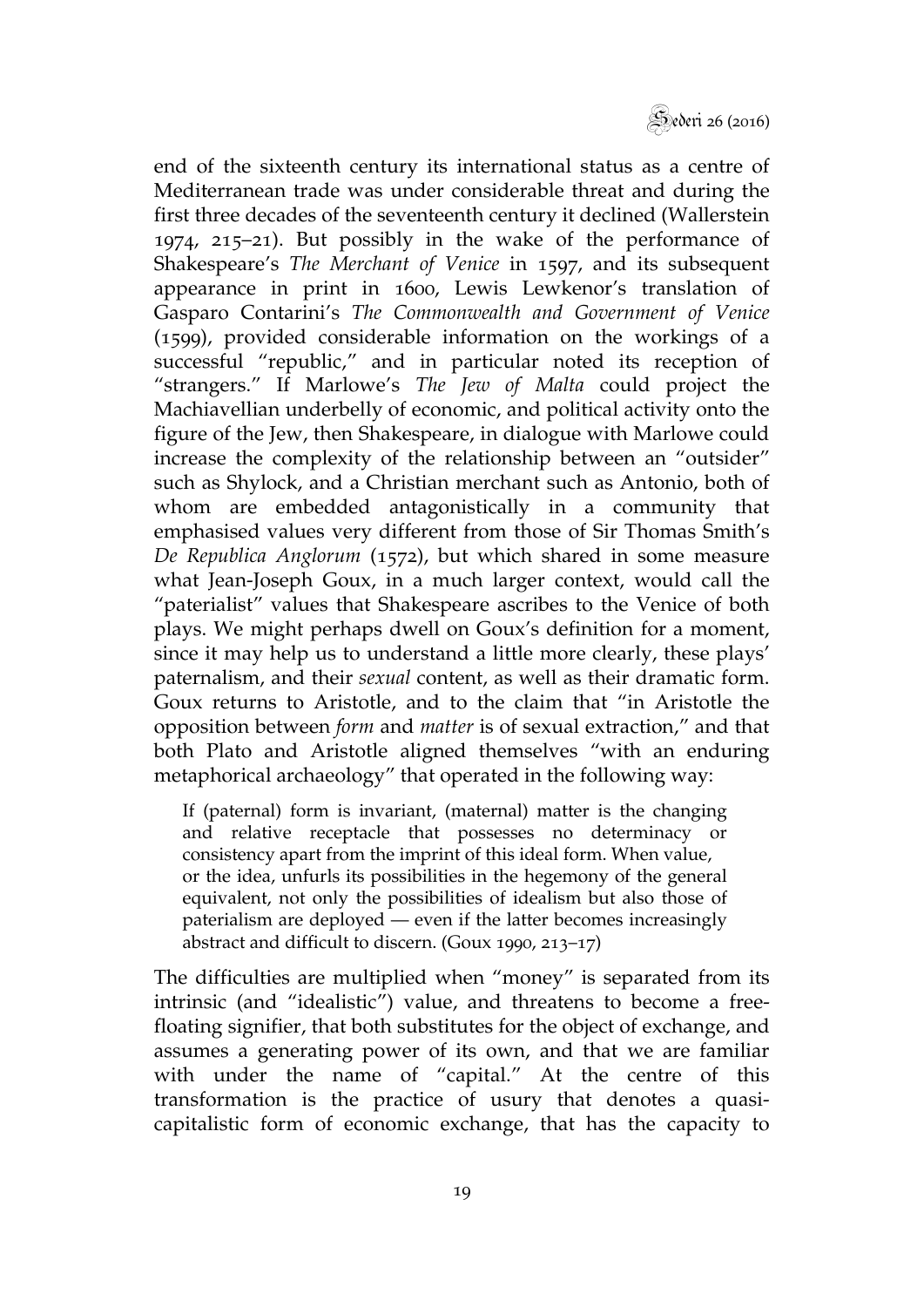alienate and, from a moral perspective, to demonise its agents. Like the Moor, no matter how integrated or how necessary, the Jew may appear to be, he will always return to type in a paterialist world that desperately clings on to its own self-conception and the philosophical idealism that underpins its economic practices. Both "outsiders" are under-represented in reality in Elizabethan and early Jacobean England, but both are nonetheless the object of considerable social anxiety.

## **4. Fathers and children**

In both plays the problems crystallise around "fathers," who are the nominal markers of social authority, and (mainly) "daughters." In *The Merchant of Venice* the Lord Bassanio has "disabled" his estate "By something showing a more swelling port |Than my faint means would grant continuance" (1.1.124–25). His solution is to replenish his coffers by marriage, and the object of his quest is Portia, "a lady richly left" but who is also "fair and fairer than that word,|Of wondrous virtues" (1.1.161–62). Antonio, his "merchant" mentor and surrogate father, is asked to finance the venture, but because he has no available liquid capital, and because he is actively invested in a series of trading projects of his own, he approaches a "usurer." This "borrowing of money" as though it were a commodity in itself, is the beginning of the problem. Portia, for her part, has a dead father, but one who exercises power over her from beyond the grave. But the usurer himself is also a "father," and of an unruly daughter who eventually elopes with the Christian Lorenzo. There is one other parent-child relationship that we are allowed to glimpse fleetingly in the play, and that is the Lancelet / Giobbe relationship, where the suffering father seeks to ensure his son's future livelihood, within a traditional domestic economy of the household, and the son, reciprocally, is in a position to alleviate the father's tribulations; Lancelet also moves, like Jessica, Shylock's daughter, from one "group" to another. The fleeting reference to the tribulations of the Old Testament Job in this truncated comic sup-plot hints generally at the promise of the "son" but takes the issue no further.

The "form" that the drama as a whole takes is that of comedy, in which the "power" of patriarchy is brought into alignment with the requirements of a younger generation, as a means of guaranteeing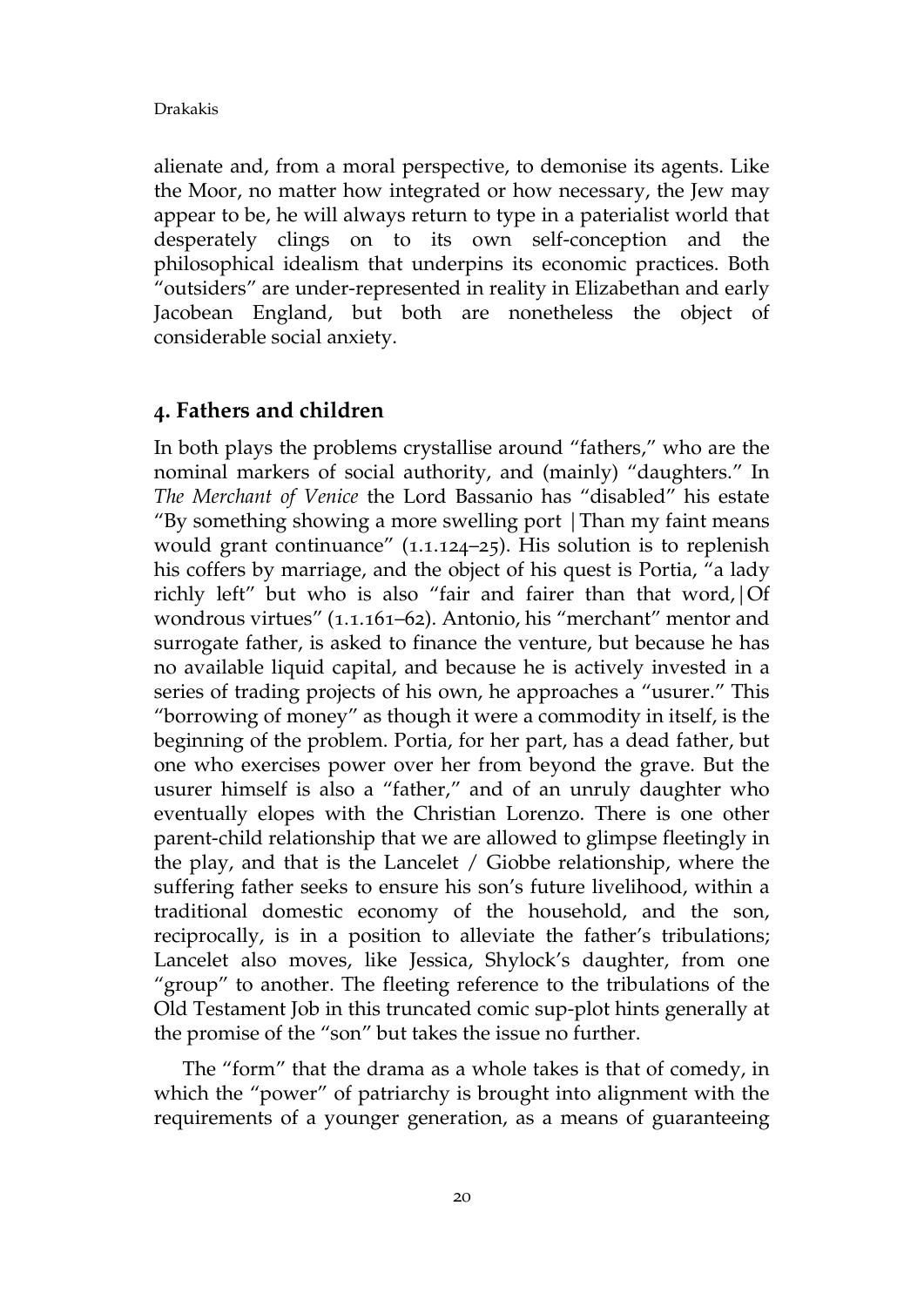

the future of society. Bassanio overcomes the test that Portia's dead father prescribes; her waiting-woman Nerissa imitates her mistress and marries Gratiano; and Antonio is finally united with his wealth, but not before he is brought almost to the point of death as a result of a "bond" he has entered into with Shylock who also has a "family." The "usurer's family is distinguished by its unruliness; his daughter Jessica elopes with his money, but her actions are legitimised by the enforced conversion of her father to Christianity, and Lancelet his servant "escapes" from one household to another.

The play's teleological thrust is to align mercantile success with patriarchal authority, while at the same time restoring the process of exchange to its place in a traditional hierarchy that minimises its threat to the community. But the presence of the usurer opens Pandora's box, even though he is represented in traditional terms as a "necessary evil." In this context, Venice is both a locus of anxiety, whose republican freedoms can be aesthetically crafted to produce a series of "solutions" to social problems that had already begun to surface in economic practices in England. The threats in the play come from two directions: firstly, the economic straits in which Bassanio finds himself generates a desire that is presented as being both economic *and* sexual; this too leads to a refinement in which he and Antonio share a homosocial relationship that is an extension of patriarchy. In this context the institution of marriage is both a guarantee of the supply of money *and* of progeny, thereby satisfying the Aristotelian proscription that distinguished between the "sterility" of money, and the virility and vitality of human generation. Portia is initially powerless and must submit to "the will of a dead father"  $(1.2.24)$ , although once having fulfilled his demands, and when she is later disguised as the lawyer Balthazar, she assumes a power that allows her to expose masculine inconstancy. Thus even within the domestic arena of sexual politics there remains a tension between "romantic idealism" on the one hand, and the materiality of "money" on the other. At the end of the play Antonio's store of wealth is replenished, almost by divine intervention, and he will, presumably, continue to supply the needs of his "friend."

 The case of Shylock and Jessica, however, is very different. She and Lancelet regard her father's clearly puritanical household as "Hell," and she plans to elope with Lorenzo. This flagrant violation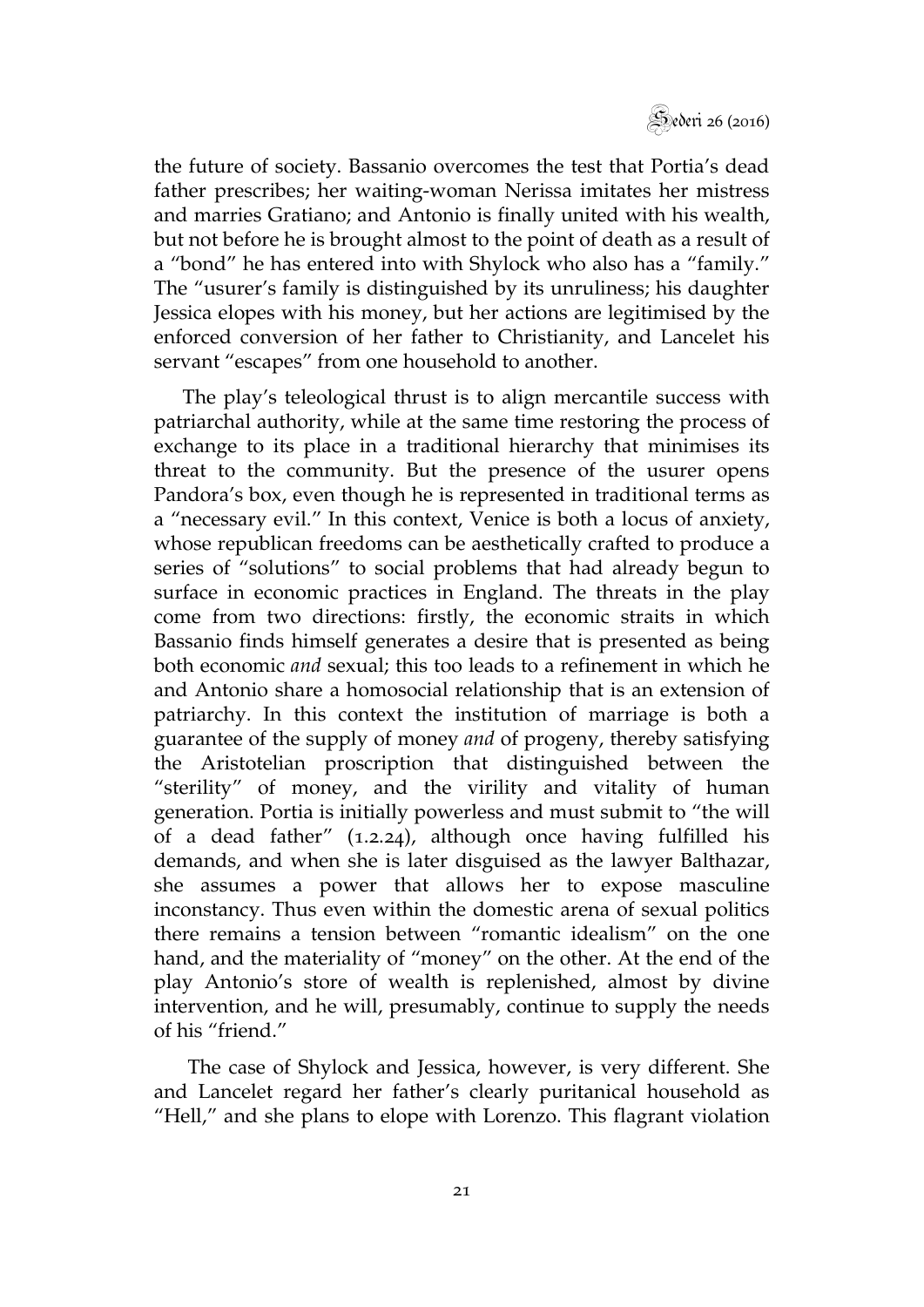should give us pause for thought, and in the later play *Othello* it is even more serious. But like Portia, Jessica is empowered by her disguise, and engages in an act that challenges the foundation of patriarchal authority and the source of "meaning" itself. Who chooses the correct casket in the game that Portia's father devises for potential suitors, chooses *his* meaning. Jessica robs her father of "meaning," and this transforms his "merry bond" with Antonio, that was designed to exhibit "friendship" into something that is potentially deadly, and that reinforces the separation between Jew and Christian in Venice. If Antonio is, indeed, a "tainted wether of the flock" then the nature of that taint must surely, lie in his willingness to enter into a usurious relationship that of its very nature threatens to undermine the fabric of community. His is a mercantilism that exists on the cusp of a transformation from exchange value to the emergence of money as "capital."

No matter what Shylock does, he is pulled back into the orbit of Christian meaning. In his initial encounter with Antonio and Bassanio he seeks to make his "meaning" clear: "My meaning in saying he (Antonio) is a good man is to have you understand me that he is sufficient, yet his means are in supposition"  $(1.3.14-16)$ . Here "meaning" is reduced to "means," to monetary means, and later what will be at issue will be the "meaning" of the bond itself. The circulation of meaning, its susceptibility to multiple interpretations, is not unlike the circulation of money, and the problem that arises when, like language, it can circulates freely as a signifier of itself in a community still committed to the anchoring of meaning in a "paterial" discourse. The "blood" of youth, is brought into alignment with the free circulation of money, and both are regarded as dangers requiring the submission to legal *and* moral constraint. This not only requires the law to win out against the usurer, but it also requires conversion to Christian morality, an act that produces discomfort in the psyche of the "stranger" who hitherto admits to having only "imitated" Christian behaviour. Unusually in Shakespeare, this conversion also serves to legitimise what we might otherwise think is the anarchic behaviour of his daughter. That the play seems to retain some sympathy for the scapegoat here, Shylock, the "real" "tainted wether of the flock," challenges the claim that Venice is hospitable to "strangers," and that by implication, a republic, that ostensibly thrives on commercial activities that are deeply suspect, is not the democracy that it claims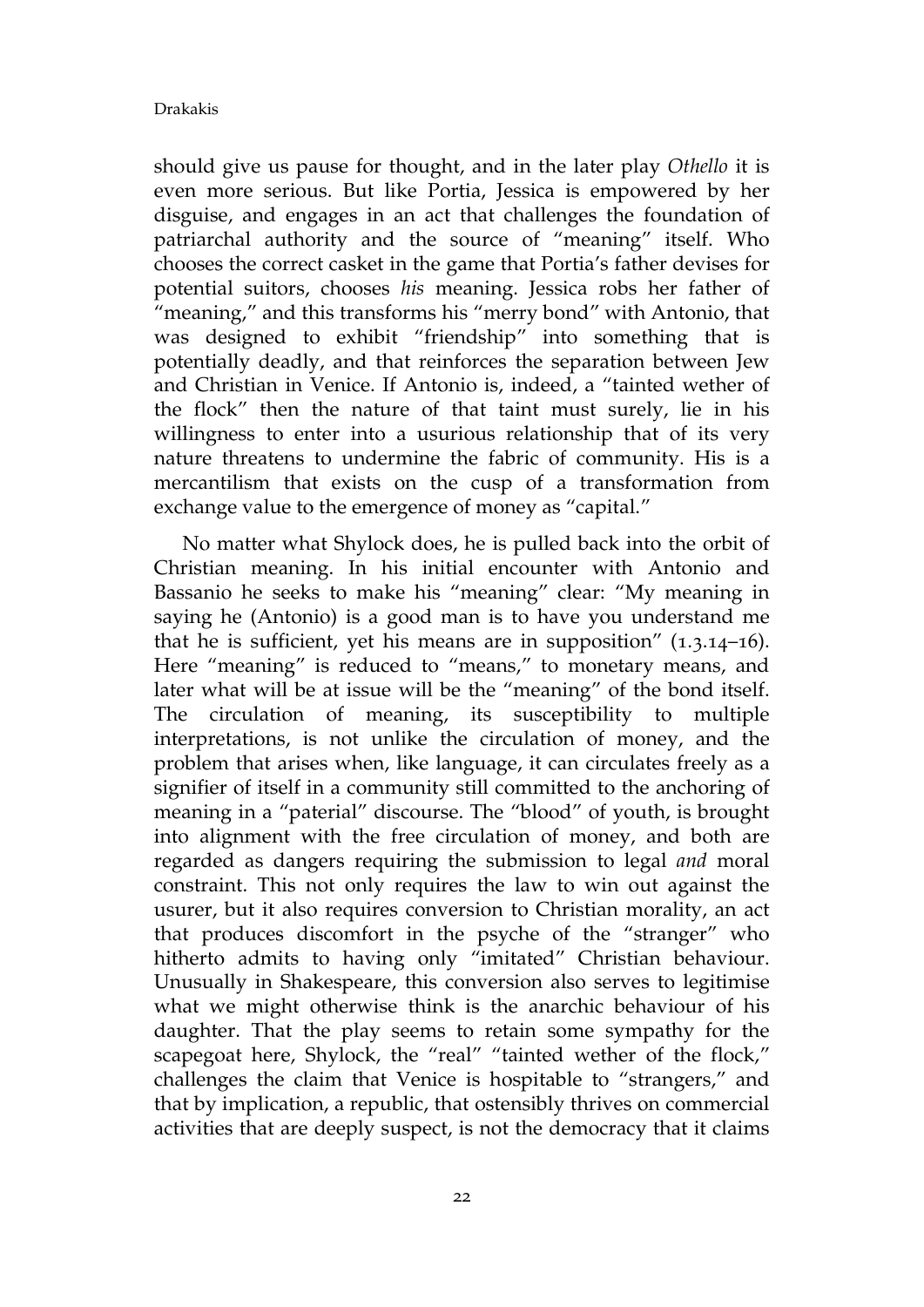

to be. Indeed, in the play it is "money" that poses a threat to "friendship" as Antonio puts it: "when did friendship take |A breed of barren metal of his friend?" (1.3.128–29). Shylock responds, "Why, look you, how you storm. I would be friends with you and have your love"  $(1.3.133-34)$ . I want to return to the issue of "friendship" when I consider *Timon of Athens*.

Alongside the question of the "sterility" of money, the question of miscegenation in *The Merchant of Venice* is caught up in a much larger mythological discourse surrounding the figure of the "Jew." In *Othello* parts of the earlier play are re-worked to form a tragedy, where the emphasis is upon the extent to which Venice is "hospitable" to the figure of the "stranger" upon whom it relies for its defence against "the Turk." If in the earlier play, money, and the processes of its circulation in Venice is the problem, in the later play it is the paterial authority of Venice that depends upon "strangers" to protect it against anarchy that is now under scrutiny.

A minor figure in the earlier play, Morocco, becomes the tragic protagonist in the later play, except that this time the role of "villain" and "hero" are ultimately folded into the one dramatis persona. Whereas in earlier Shakespeare comedies elopement is a strategy designed simply to circumvent paternal authority which is shown to be at odds with youthful desire, here Desdemona's "elopement" with Othello — about whose actual circumstances we are never clear — exposes a much deeper division within Venetian society. In what some critics have labelled a "domestic" tragedy, the central relationship that effectively destroys Brabantio's "family" turns out to have its roots in a community that breeds resentment and paranoia, and that leads ultimately to a perverse alignment of "otherness" with the ideal values of the social order itself. In the earlier play the villain is interpellated as a "satanic" figure, and is made to relive subjectively the effects of the "fall" and redemption; in the later play two morally opposed forces play out the drama in the psyche of the tragic hero, faced with defending the very values that his own alter-ego strives to undermine. This is not a protobourgeois tragedy, but a tragedy in the Aristotelian sense, in which the artificially constructed domestic problems of the protagonist are made to impinge directly on his role as defender of Venetian values. The defence takes place on the geographical frontier of Venice's domain in Cyprus, on the border between "Christian" and "Turk,"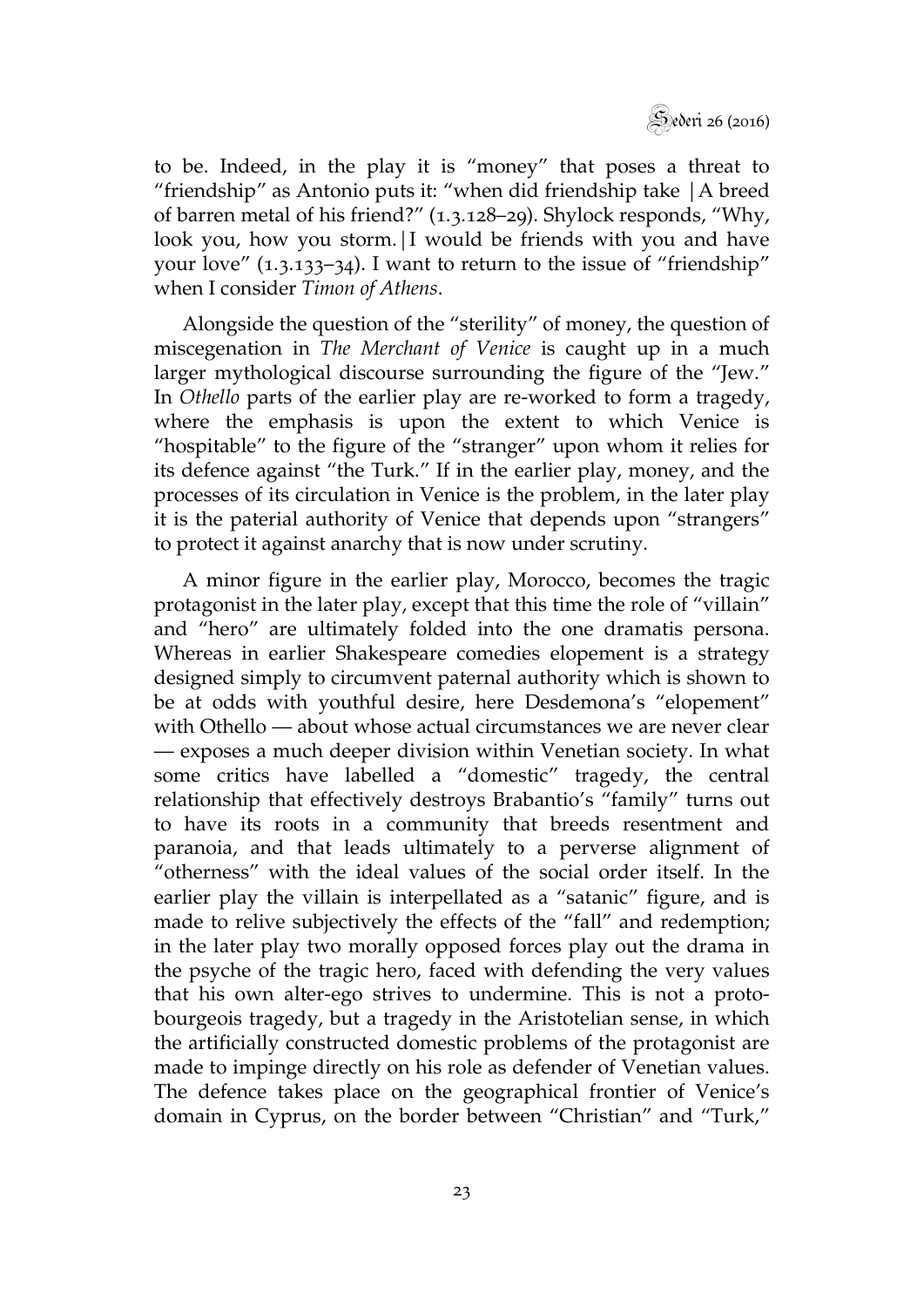the two internalised facets of Venetian subjectivity that are combined in the figure of Othello himself. What in the earlier play is represented as a "disquiet" that is felt initially by Antonio, and that is subsequently bequeathed to the converted Shylock, is worked out more fully, and with deadly effect, in the psychology of a protagonist who is both "noble Moor" and potentially a "blacker devil." If money and commerce make of Antonio and Shylock split subjects, then that process is exacerbated in the later play, to the point where it culminates in an extraordinary suicide that depicts a protagonist alienated from himself.

We would need to go to Ben Jonson's *Volpone* (1605) to explore the satirical implications of the practices of fraudulent acquisition in Venice. Here, in *Othello* we, as audience occupy the kind of superior position that we might identify as satirical, except that the discourses of stereotype (the denigration of the Moor as animalistic outsider, and the depiction of the Venetian "housewife") are subjected to a serious scrutiny in which the proliferation of certain meanings are shown, in their alarming volatility, to have devastating consequences. The villainous "white devil" Iago, who is himself both "ensign" *and* "sign," invites Othello to "read" his wife's and Cassio's behaviour, and directs him to certain conclusions that we know to be false. We should be careful not to displace the threat posed by Iago onto an assumed "naivete" of the protagonist. We see how deadly Iago's method is early in the play in his manipulation of Brabantio and its consequences, and his narrative is plausible precisely because we are never told about the father's part in fostering the relationship between his daughter and Othello. All we know is that Iago's insinuations awaken a deep prejudice in this representative of Venetian law that is later transferred to, and inherited by, his son-inlaw. In what James 1 called "this artificial town" beneath its republican veneer, there is something diseased and fundamentally destructive that eats at its fabric of law and exchange from within, and that is initially projected onto its external enemies.

Shakespeare's critical treatment of Venice in these two plays is an "English" response to a particular kind of community whose imminent decay is inscribed in the very fabric of its practices of exchange and defence. Of course, there are issues that are reflected in Elizabethan and Jacobean anxieties about the complex ways in which new economic practices threatened to undermine the very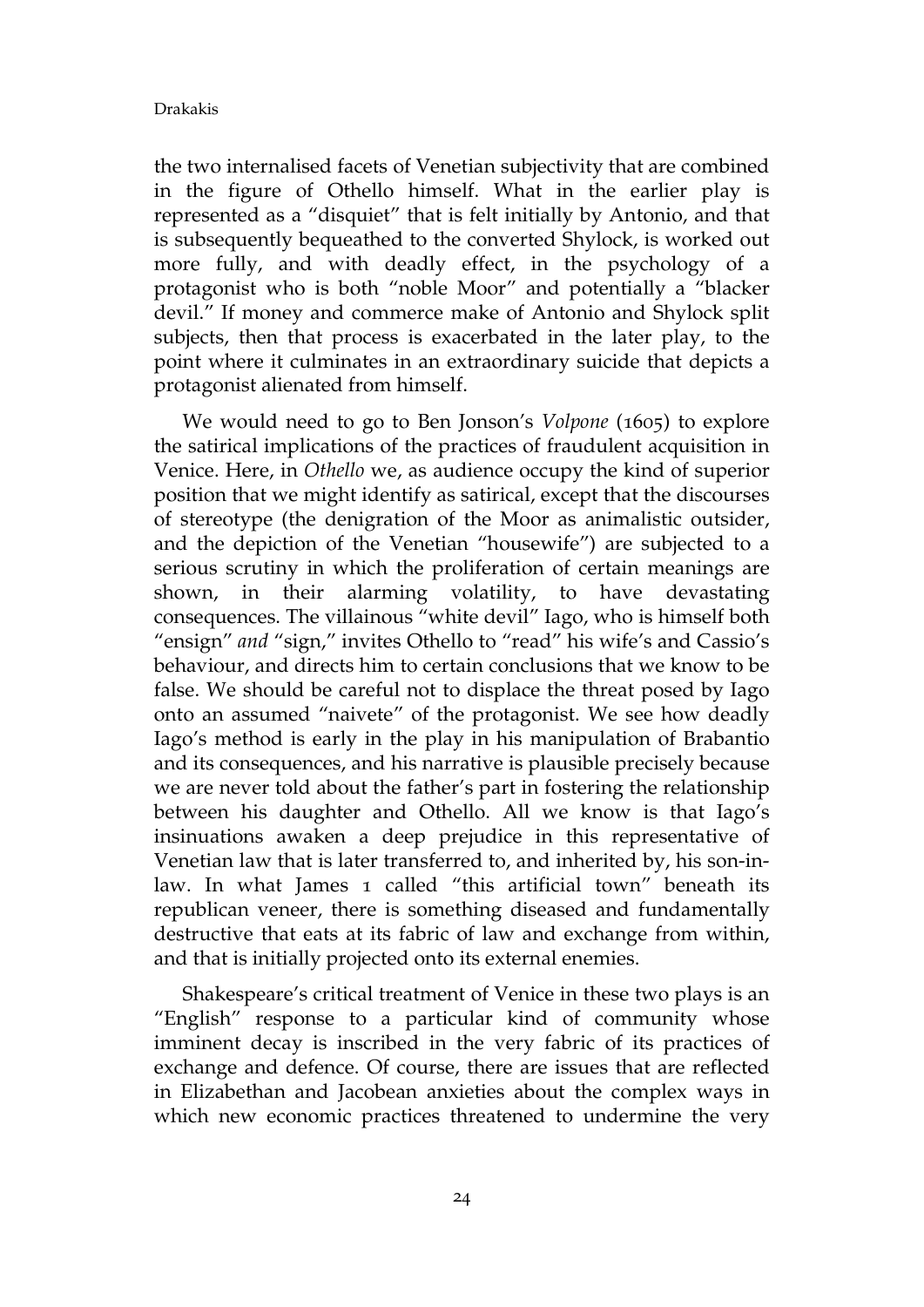

fabric of community itself. If, as Benedict Anderson famously observed, the identity of a community is inscribed in its language, then the threat to meaning that money as an emergent free-floating signifier posed to the process of making meaning could not but involve those institutions upon which the values of the community rested.

## **5. Timon of Athens**

*The Merchant of Venice* and *Othello* provide a comic and a tragic gloss on some of these issues. But it is to *Timon of Athens* (1605–1608) that we now need to turn to see how corrosive the process of material acquisition can become, when the values of the protagonist are clearly out of synchronisation with the corrupt society in which he finds himself. Perhaps we should think of *Timon* as a "Greek" play, with its action located in a particular kind of democracy some of whose values Elizabethans and early Jacobeans shared. As in the case of the Roman plays that select particular tracts of Ancient Roman history as occasion demands, so in the case of *Timon*, the focus is upon a particular kind of exploitative society dominated by an amoral acquisitive energy. My concern here is not with the vexed question of authorship, or particularly with the possibility that *Timon* is an untidy and unfinished play. Rather I want to place it within the context of the early seventeenth century preoccupation with "wealth" and its social ramifications. The Arden 3 editors, Anthony Dawson and Gretchen Minton who see the play as a collaborative effort of Shakespeare (as the senior partner) and Thomas Middleton (as the junior partner), invoke Aristotle's *The Politics* as part of an argument that focuses on "the intricate network of money-getting, one that…is inextricably linked to the issue of economic reproduction" (Dawson and Minton 2008, 80). The play's "sources" are various, stretching back to Lucian's "moral interlude" *Timon the Misanthrope*, and including, Plutarch's *Lives*, Painter's *Palace of Pleasure* (1584), and possibly the anonymous play *Timon* (ca.1601). If we take these, along with Aristophanes' play *Wealth*, and with moral interludes such as *All for Money* (1577), and the plethora of usury tracts that appeared between 1572 and 1605, we have an extended historical context both for the play and for the widespread anxieties surrounding the subject of "money" at this time. Much of these narratives focus upon the misanthropic Timon, that Painter dates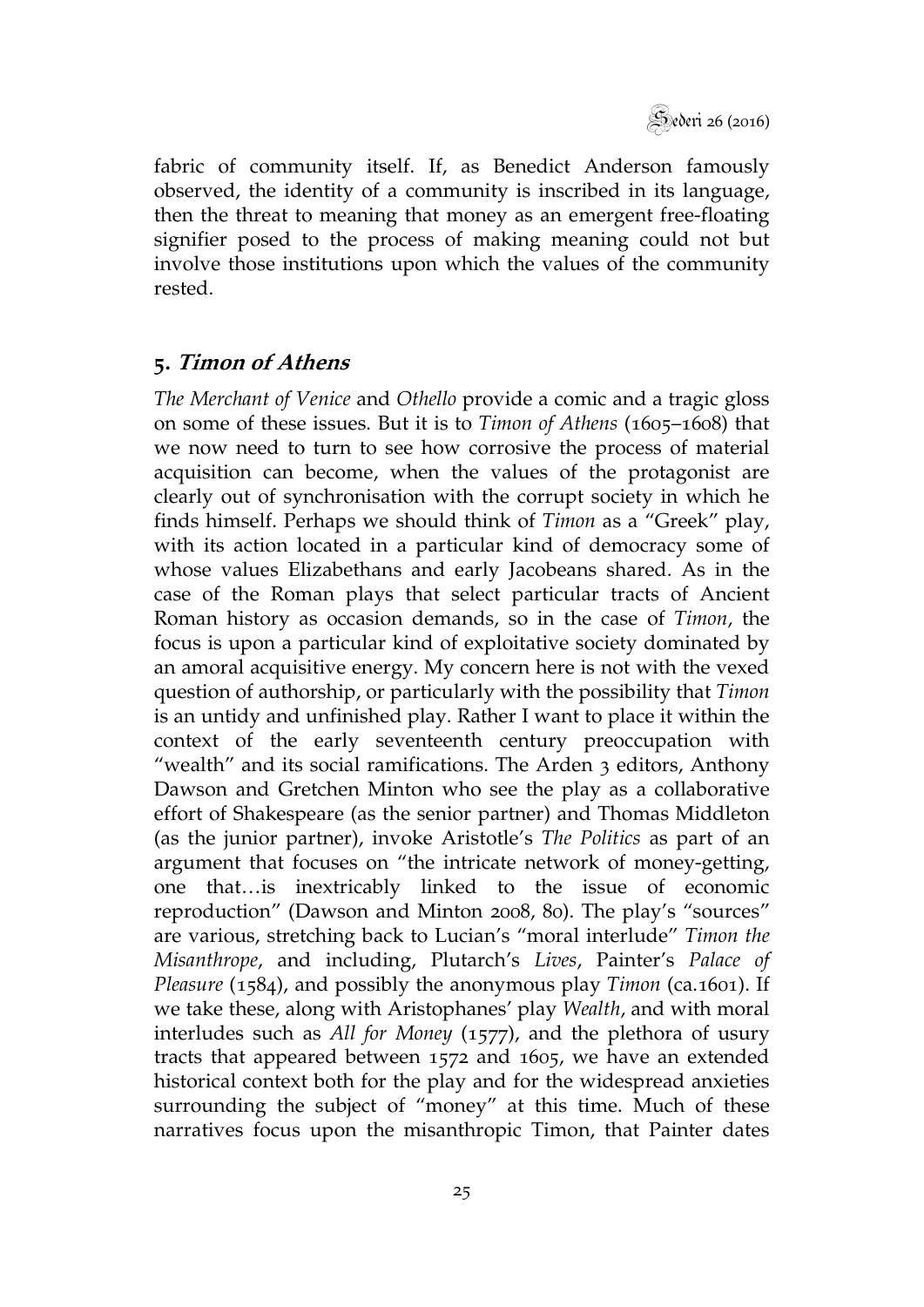back to Plato and Aristophanes, when he remarks on "his marveylous nature, because hee was a man but by shape onely, in qualities hee was the capitall enemie of mankinde, which he confessed franckely utterly to abhorre and hate" (Bullough 1977, 6.293). It is Timon's "anti-social" and anti-communal attitude that attracted attention, leading to a form of "beastial" behaviour consequent upon his fall from prosperity into adversity. In Shakespeare's play, that fall is attributed to a specific cause, that lays open to question the connection between "wealth," "friendship" and community in the play.

## **6. Friendship**

In book 8 of *The Ethics* Aristotle notes that "friendship is based on community" and each community is bound together by "some kind of justice and also some friendly feeling" (Aristotle 1977, 273; Montaigne 1965, 2.198). Earlier he dismisses "friendship" based on "utility" where the original ground for association disappears when the benefit derived from it ceases to exist (Aristotle 1977, 261–62). Reading Aristotle, in his *The Politics of Friendship* (1997), Derrida notes that:

There is no democracy without respect for irreducible singularity or alterity, but there is no democracy without the "community of friends"…without the calculation of majorities, without identifiable, stabilizable, representable subjects, all equal. Tragically irreconcilable and forever wounding. The wound itself opens with the necessity of having to count one's friends, to count the others, in the economy of one's own, there where every other is altogether other. (Derrida 1997, 22)

The Athens of Timon is a thoroughly corrupt Jacobean polity in which we see, to quote Montaigne, "all those amities which are forged and nourished by voluptuousnesse or profit, publicke or private need, are thereby so much the lesse faire and generous, and so much the lesse true amities, in that they intermeddle other causes, scope, and fruit with friendship, than it selfe alone" (Montaigne 1965, 2.196–97). The opening exchange between the Painter, the Poet and the Merchant encapsulates the hypocrisy of a community that invests heavily in the vicissitudes of "Fortune." Both the Poet and the Painter can flaunt their public "moral" representations of the precariousness of Fortune, while at the same time fabricating a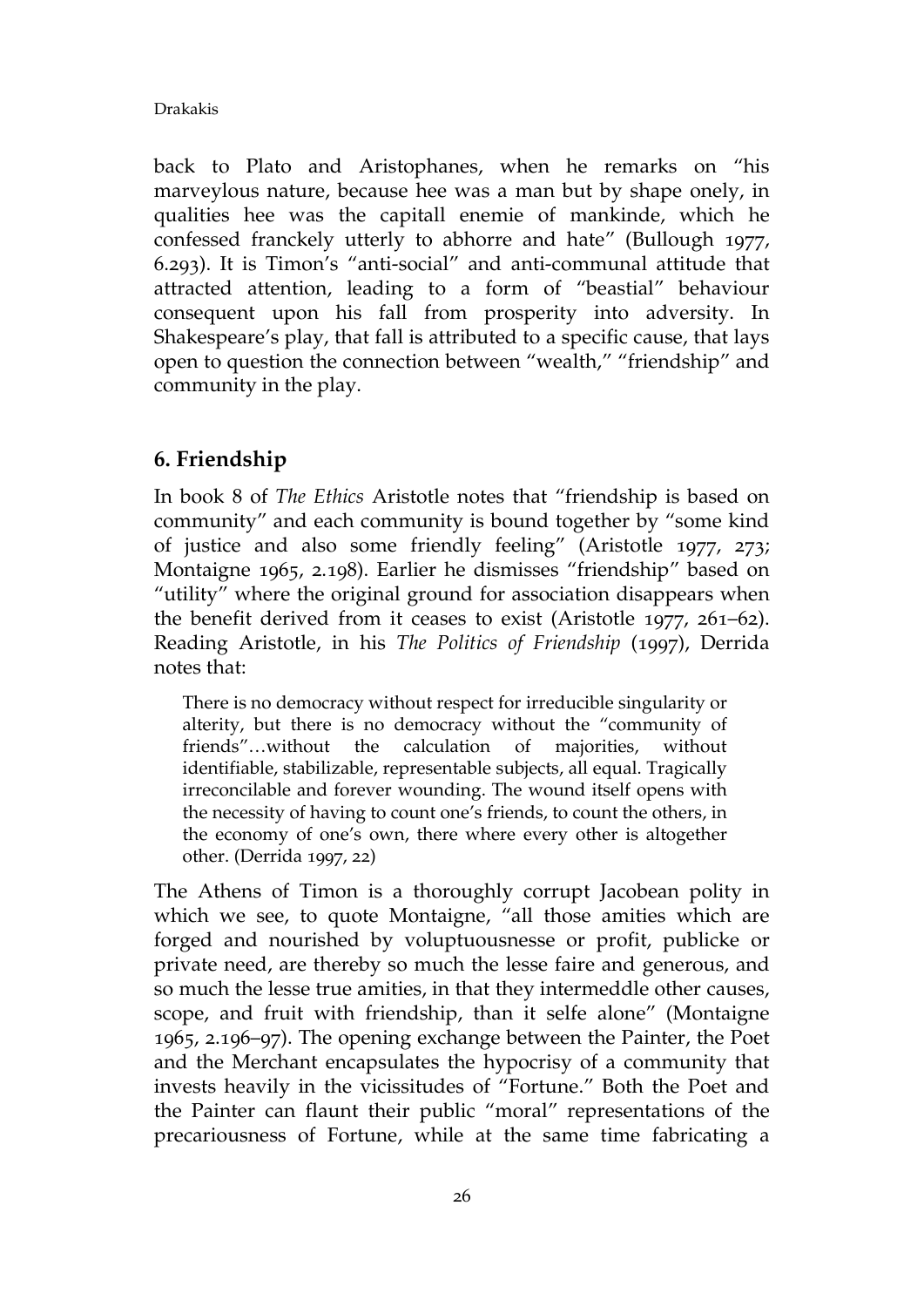

"friendship" whose source of wealth is likely to fall victim to the very force against whom they inveigh. Painter, Poet and Merchant inhabit a paradoxical universe in which poetry, painting and diamonds, are deployed as investments, used initially as commodities, but also as means of extracting surplus value from their owners' "friendship" with Timon. Whereas most versions of the Timon story castigate him for his imprudent liberality, Shakespeare embeds his generosity in a community that is obsessed with the accumulation of wealth. After an engagement with the misanthropic Apemantus who takes the view that "The strain of man's bred out into baboon and monkey" (1.1.256–57), the Second Lord makes clear how surplus value is produced from Timon's bounty:

He pours it out; Plutus, the god of gold, Is but his steward: no meed but he repays Sevenfold above itself, no gift to him But breeds the giver a return exceeding All use of quittance. (*Timon of Athens* 1.1.283–87)

Indeed, everyone seeks to extract surplus value from their "friendship" with Timon, and as a consequence, their friendship with him and with each other is superficial (Aristotle 1977, 269). Initially Timon aims to be on intimate terms with everybody, and he eschews ceremony as being an unnecessary accoutrement of "goodness":

Ceremony was but devised at first To set a gloss on faint deeds, hollow welcomes, Recanting goodness, sorry ere 'tis shown. But where there is true friendship there needs none. (*Timon of Athens* 1.2.15–18)

Clearly there are two distinct discourses operating here: the one an aristocratic open-handedness that takes pleasure in giving, and that can reverse the process of gift-giving: "more welcome are ye to my fortunes|Than my fortunes to me" (1.2.19–20); to this extent Timon's affections are extended to his community of "friends" in what is intended to be a reciprocal a manner, suggested by Montaigne's comment that "if a man urge me to tell whereof I loved him, I feele it cannot be expressed, but by answering; Because it was he, because it was my selfe" (Montaigne 1965, 1.201). But this can also lead to an alternative negative implication as evidenced in Montaigne's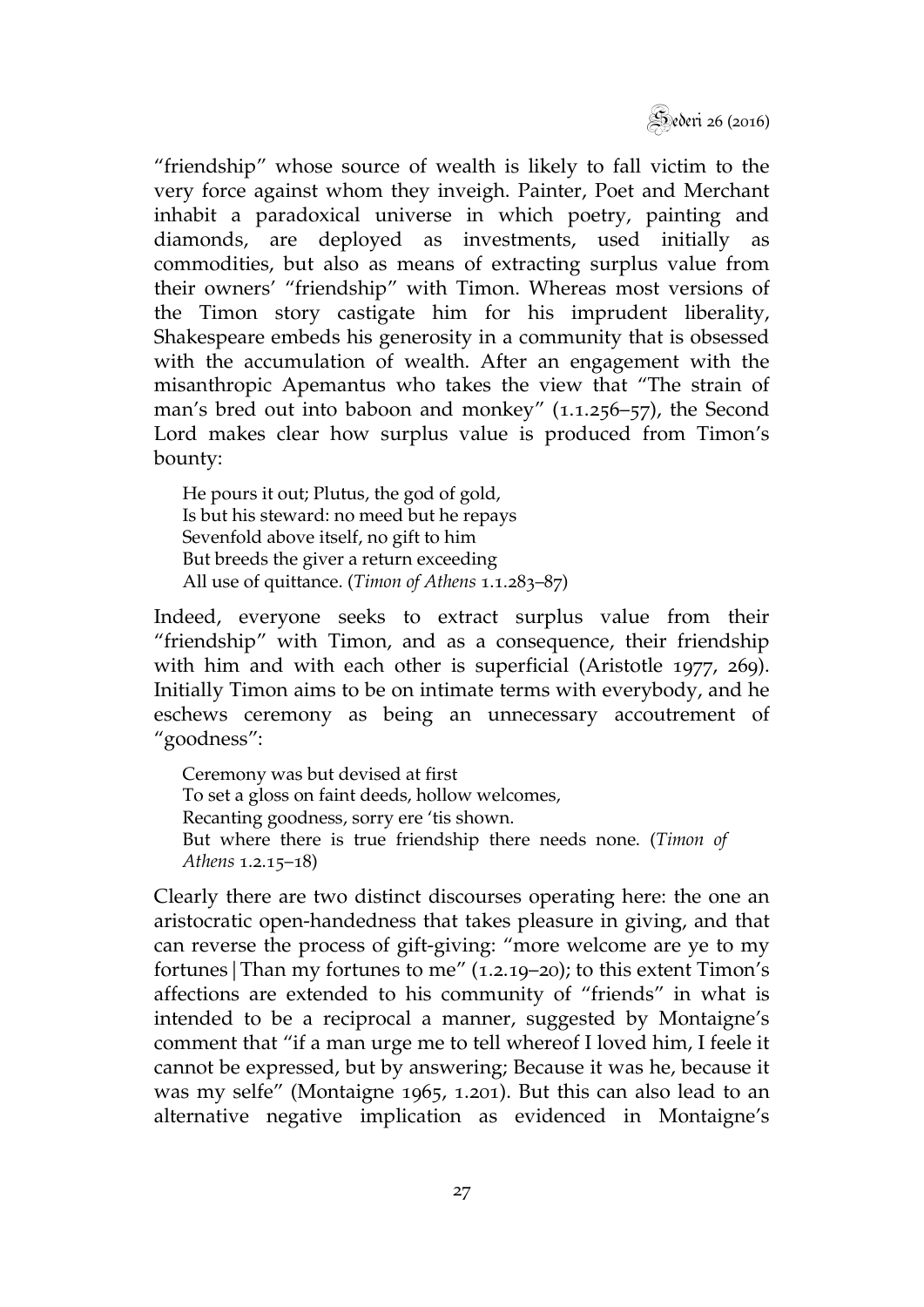repetition of Aristotle's sentiment: "*Oh you my friends, there is no perfect friend*" that exposes the possibility of a self-deception that lies at the heart of what began as a reciprocity (Montaigne 1965, 1.203). What binds the community together is, as Aristotle observed, the link between "friendship" and "justice," because, he says, "in every community there is supposed to be some kind of justice and also some friendly feeling." And he goes on to suggest that "it is natural that the claims of justice should increase with the intensity of friendship, since both involve the same persons and have an equal extension" (Aristotle 1977, 273). In Shakespeare's play the opposing discourse is that of an urban commerce or, in Aristotle's terms, "utility" where friendship is "impermanent" and non-reciprocal once circumstances change. Only the liberal Timon, who is, in a sense, out of time, begins by behaving in the spirit of true "friendship" from which he clearly derives "pleasure." Timon's final withdrawal from community coincides with his loss of "pleasure" in his fellow man, and a death that is equated with an irreversible and extreme misanthropy. Money may make the world go round, but divested of an accompanying moral and ethical social context it becomes a terminally destructive force.

#### **References**

- Aristotle. 1977. *Ethics*. Translated by J.A.K. Thompson. Harmondsworth: Penguin.
	- ———. 1992. *The Politics*. Translated by T.A.Sinclair. Harmondsworth: Penguin.
- Bourdieu, Pierre. 1987. *Outline of a Theory of Practice*. Translated by Richard Nice. Cambridge: Cambridge University Press.
- Bullough, Geoffrey, ed. 1977. *The Narrative and Dramatic Sources of Shakespeare*. 8 vols. London: Routledge.
- Copernicus, Nicholas. 1985. *Minor Works*. Translated by Edward Rosen. London: Macmillan.
- Crombie, A. C. 1969. *Augustine to Galileo*. 2 vols. Harmondsworth: Penguin.
- Dawson, Anthony, and Gretchen Minton, eds. 2008. *Timon of Athens*. London: Arden Shakespeare.
- Derrida, Jacques. 1997. *The Politics of Friendship*. Translated by George Collins. London: Verso.